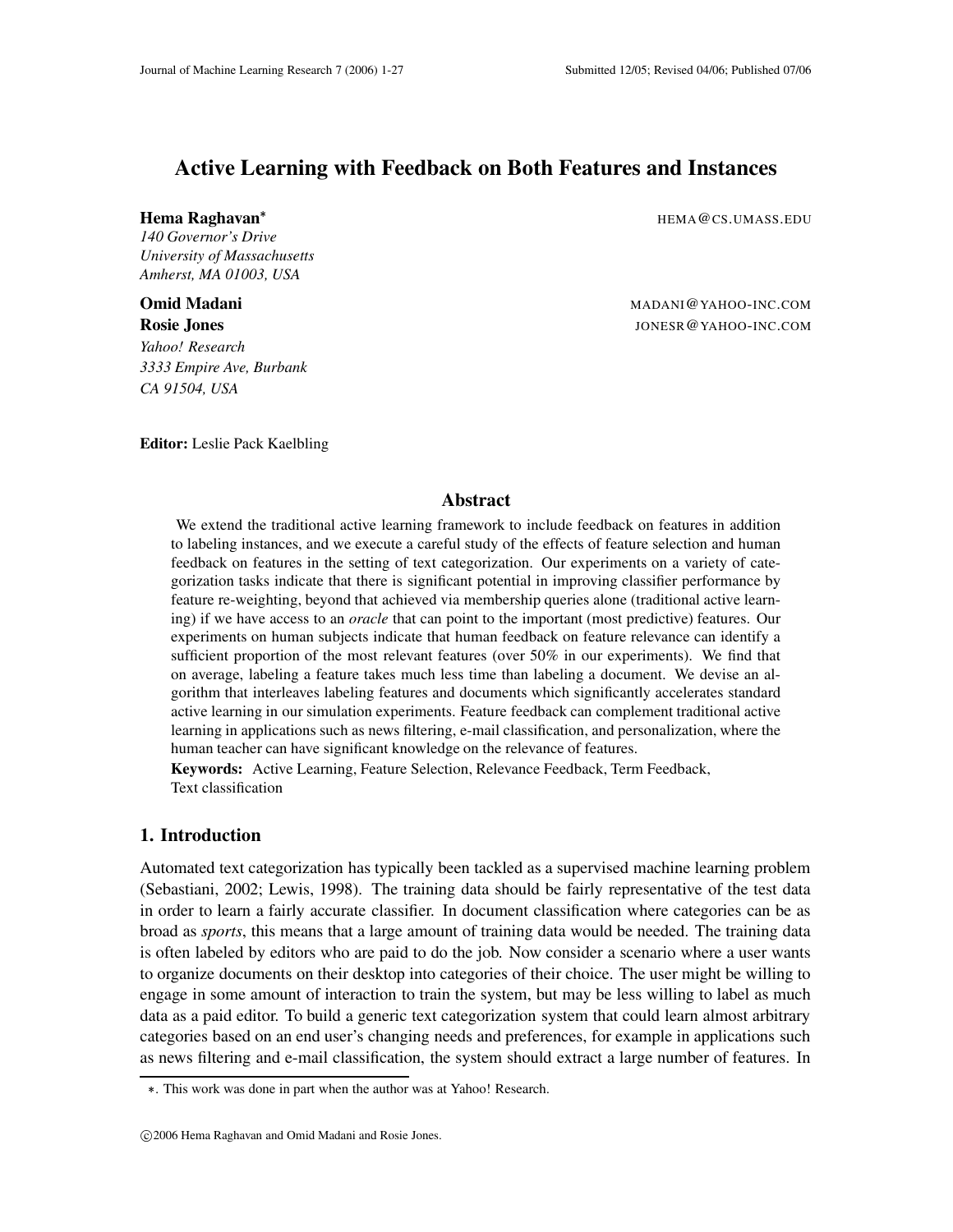e-mail classification for example, any subset of the features extracted from the subject, the sender, and the text in the body of the message could be highly relevant. While algorithms such as Winnow (Littlestone, 1988) and Support Vector Machines (SVMs) (Joachims, 1998) are robust in the presence of large numbers of features, these algorithms still require a substantial amount of labeled data to achieve adequate performance.

Techniques such as active learning (Cohn et al., 1994), semi-supervised learning (Zhu, 2005), and transduction (Joachims, 1999) have been pursued with considerable success in reducing labeling requirements. In the standard active learning paradigm, learning proceeds sequentially, with the learning algorithm actively asking for the *labels* (categories) of some instances from a teacher (also referred to as membership queries). The objective is to ask the teacher to label the most informative instances in order to reduce labeling costs and accelerate the learning. Still, in text categorization applications in particular, active learning might be perceived to be too slow, especially since the teacher may have much prior knowledge on relevance of features for the task. Such knowledge may be more effectively communicated to the learner than mere labeling of whole documents. There has been very little work in supervised learning in which the teacher is queried on something other than whole instances.

One possibility is to ask the user questions about features. That users have useful prior knowledge which can be used to access information is evident in information retrieval tasks. In the information retrieval setting, the user issues a query, that is, states a few words (features) indicating her information need. Thereafter, feedback which may be either at a term or at a document level may be incorporated. In fact, even in traditional supervised learning, the editors may use keyword based search to locate the initial training instances  $<sup>1</sup>$ . However, traditional supervised learning tends to</sup> ignore this knowledge of features that the user has, once a set of training instances have been obtained. In experiments in this paper we study the benefits and costs of feature feedback via humans on active learning.

We try to find a marriage between approaches to incorporating user feedback from machine learning and information retrieval and show that active learning should be a twofold process – at the term-level and at the document-level. We find that people have a good intuition for important features in text classification tasks, since features are typically words, and the categories to learn may often be approximated by some disjunction or conjunction of a subset of the features. We show that human knowledge on features can indeed increase active learning efficiency and accelerate training significantly in the initial stages of learning. This has applications in e-mail classification and news filtering where the user has knowledge of the relevance of features and a willingness to label some (as few as possible) documents in order to build a system that suits her needs.

This paper extends our previous work in employing such a two-tiered approach to active learning (Raghavan et al., 2005). We state the active learning problems that we address and present our approach to use feedback on both features and instances to solve the problems in Section 2. We give the details of the implementations in Section 3. In Section 4 we describe the data and metrics we will use to evaluate the performance of active learning. We obtain a sense of the extent of the improvement possible via feature feedback by defining and using a feature oracle. The oracle and the experiments are described in Section 2, and the results are reported in Section 5. In section 6 we

<sup>1.</sup> See http://projects.ldc.upenn.edu/TDT4/Annotation/label\_instructions.html. The annotators at the LDC (Linguistic Data Consortium, home-page: http://ldc.upenn.edu) use a combination of techniques like nearest neighbors and creative search to annotate corpora for the Topic Detection and Tracking (Allan, 2002) task.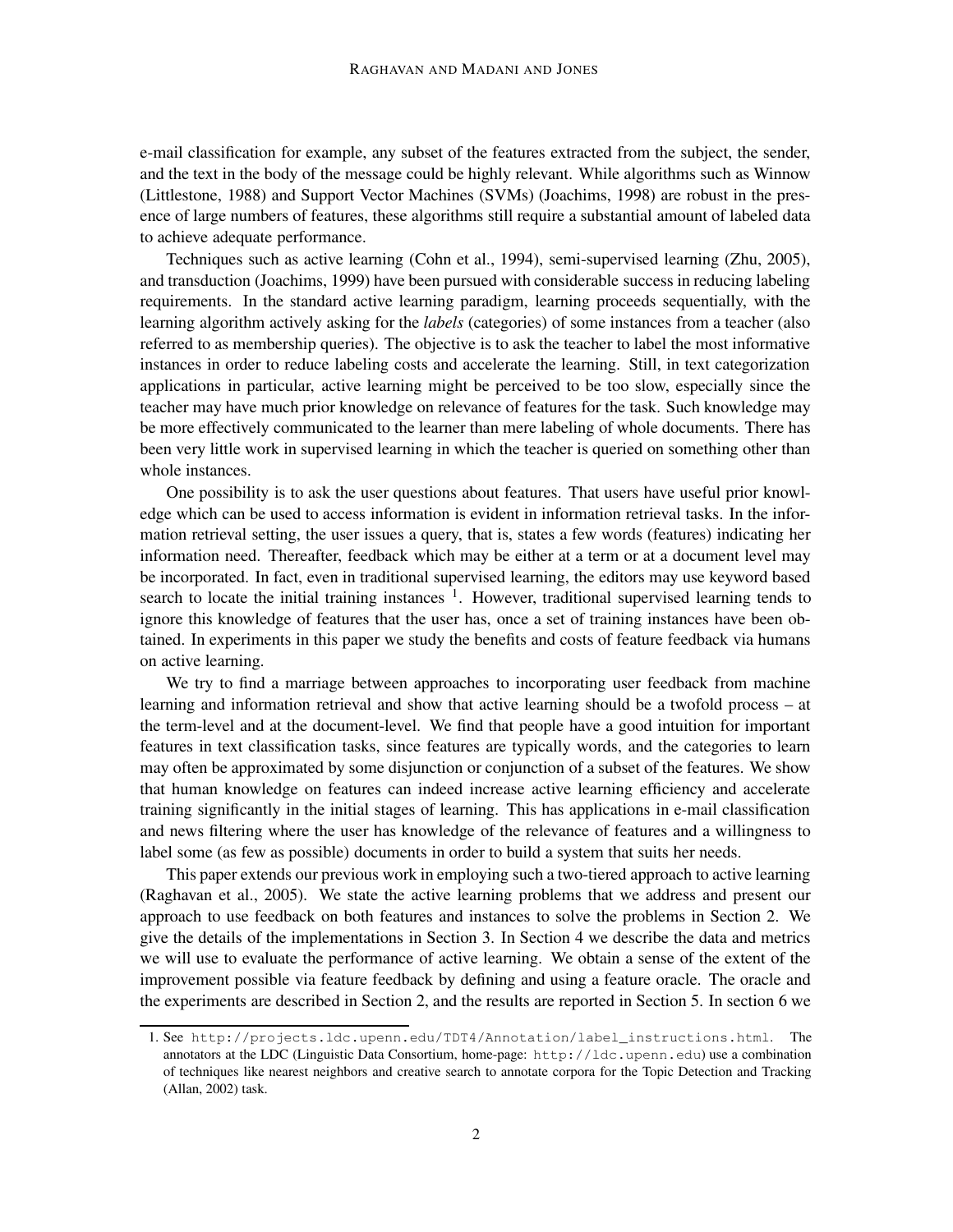show that humans can indeed identify useful features. Furthermore, we find that labeling a feature takes 1/5th the time of labeling a document. In Section 6.2 we show that the human-chosen features significantly accelerate learning in experiments that simulate human feedback in an active learning loop. We discuss related work in Section 7 and conclude in Section 8.

### **Standard Active Learning**

Input:  $T$  (Total number of feedback iterations),  $U$  (Pool of unlabeled instances), init size (number of random feedback iterations) Output:  $\mathcal{M}_T$  (Model)

```
t=1; \mathcal{U}_0=\mathcal{U}; \, \mathcal{M}_0 = \text{NULL};1. While t \leq \text{init\_size}a. \langle X_t, \mathcal{U}_t \rangle = Instance_Selection(\mathcal{M}_0, \mathcal{U}_{t-1}, random)
b. Teacher assigns label Y_t to X_td. \mathcal{M}_t = train_classifier({\langle X_i, Y_i \rangle | i = 1...t}, \mathcal{M}_{t-1})
c. t + +2. While t \leq Ta. \langle X_t, \mathcal{U}_t \rangle = Instance_Selection(\mathcal{M}_{t-1}, \mathcal{U}_{t-1}, uncertain)
b. Teacher assigns label Y_t to X_tc. \mathcal{M}_t = train_classifier(\{\langle X_i, Y_i \rangle | i = 1...t\}, \mathcal{M}_{t-1})
d. t +Return \mathcal{M}_{\tau}
```


Figure 1: Algorithm and block diagram for traditional active learning where the system asks for feedback on instances only (**System 1**).

## **2. Active Learning**

For background on the use of machine learning in automated text categorization as well as active learning, we refer the reader to the works of Sebastiani (2002) and Lewis and Catlett (1994). Active learning techniques are sequential learning methods that are designed to reduce manual training costs in achieving adequate learning performance. Active learning methods reduce costs by requesting training feedback selectively and intelligently from a *teacher*. The teacher is a human in the text categorization domain. The teacher may also be called the *user*, especially when the teacher training the model is the same as the person using it, for example a user who is training a personalized news filtering system. Traditionally in active learning the teacher is asked *membership queries* which are questions on the class labels or categories of selected instances (documents in our case).

The teacher is sometimes referred to as an oracle in the literature (Baum and Lang, 1992). We will also use the term oracle to refer to a source that gives feedback on instances and/or features, but in this paper we make a distinction between teacher and oracle. We will reserve the term teacher or user to refer to a real human, whose feedback may not be perfect, and we use the term oracle to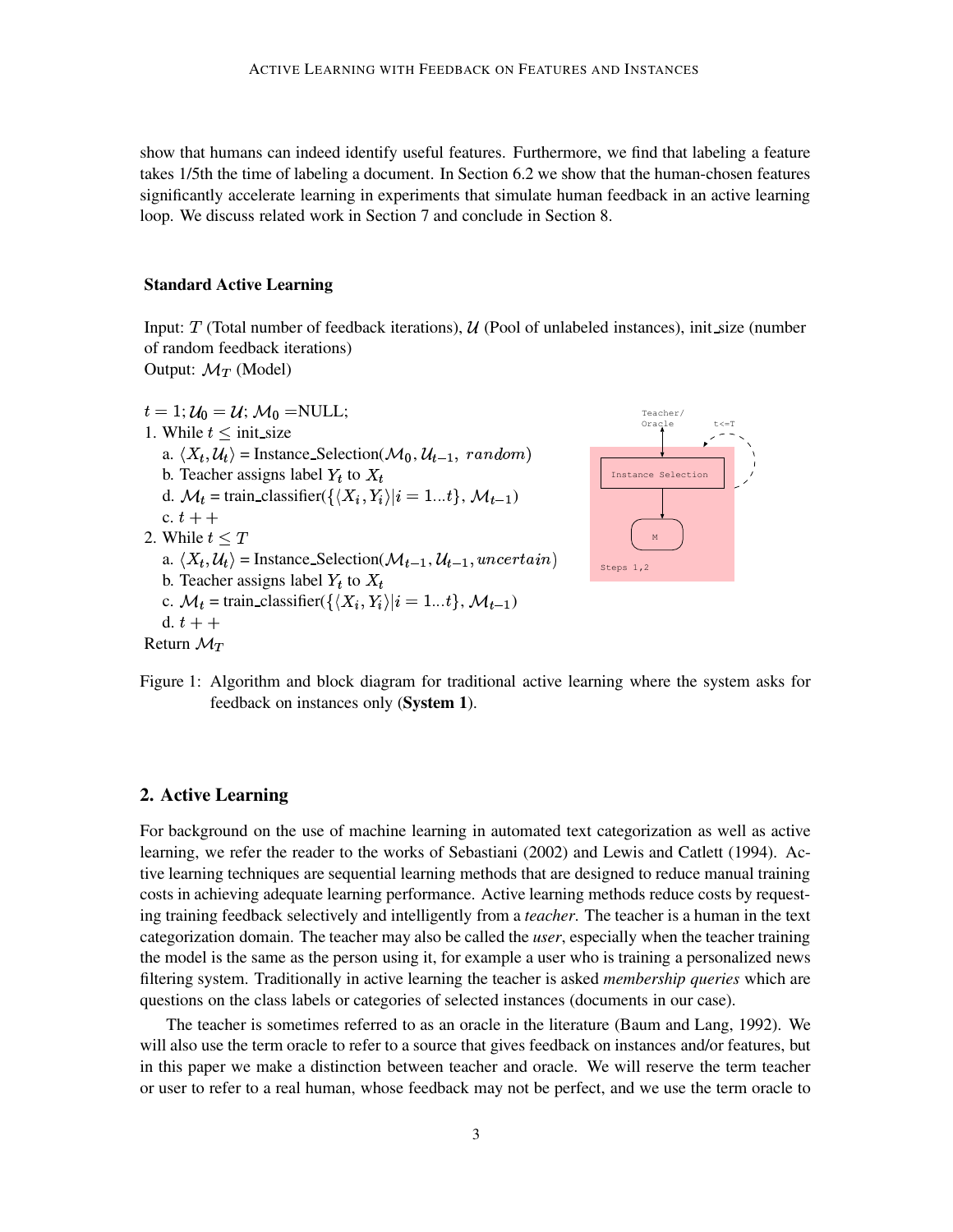refer to a source whose feedback is (close to) perfect for speeding active learning. See Section 2.1 for a longer discussion of the distinction between the two.

A typical algorithm for active learning and a block diagram are shown in Figure 1. An *instance* X (which is a document in our case) belongs to a *class* Y. X is represented as a vector  $x_1...x_N$  of *features*, where N is the total number of features. The features we use for documents are words, bi-grams (adjacent pairs of words) and tri-grams (adjacent triples of words), since these have consistently been found to work well for topic classification. The value of  $x_j$  is the number of occurrences of term  $i$  in document  $X$ . We work on binary *one-versus-rest* classification. Therefore the value of  $Y$  for each learning problem of interest is either  $-1$  or 1, signaling whether the instance belongs to the category of interest, or not. An instance in the document collection is *unlabeled* if the algorithm does not know its *label* (Y value). The active learner may have access to all or a subset of the unlabeled instances. This subset is called the *pool* (denoted by  $U$ ).

#### **Active Learning Augmented with Feature Feedback**

Input:  $T$  (Total number of feedback iterations),  $\mathcal{U}$  (Pool of unlabeled instances), init size (number of random feedback iterations)

Output:  $\mathcal{M}_T$  (Model)



```
Return \mathcal{M}_T.
```
Figure 2: An active learning system where feedback on features is also requested (**System 2**).

The algorithm begins by training the classifier or model  $M$  on some initial set of labeled instances of size *init\_size*. The subscript t on  $M, U, X$  and Y correspond to the value when t instances have been labeled. The initial set is picked by a random sampling procedure (step 1) from  $\mathcal{U}$ . The parameter *random* is passed to it. Sometimes one may use keyword based search or some other procedure in place of random sampling. Next, active learning begins. In each iteration of active learning the learner selects an instance from  $U$  using some criterion (e.g., a measure of informativeness) and asks the teacher to label it (step 2.a). In a popular active learning method, called uncertainty sam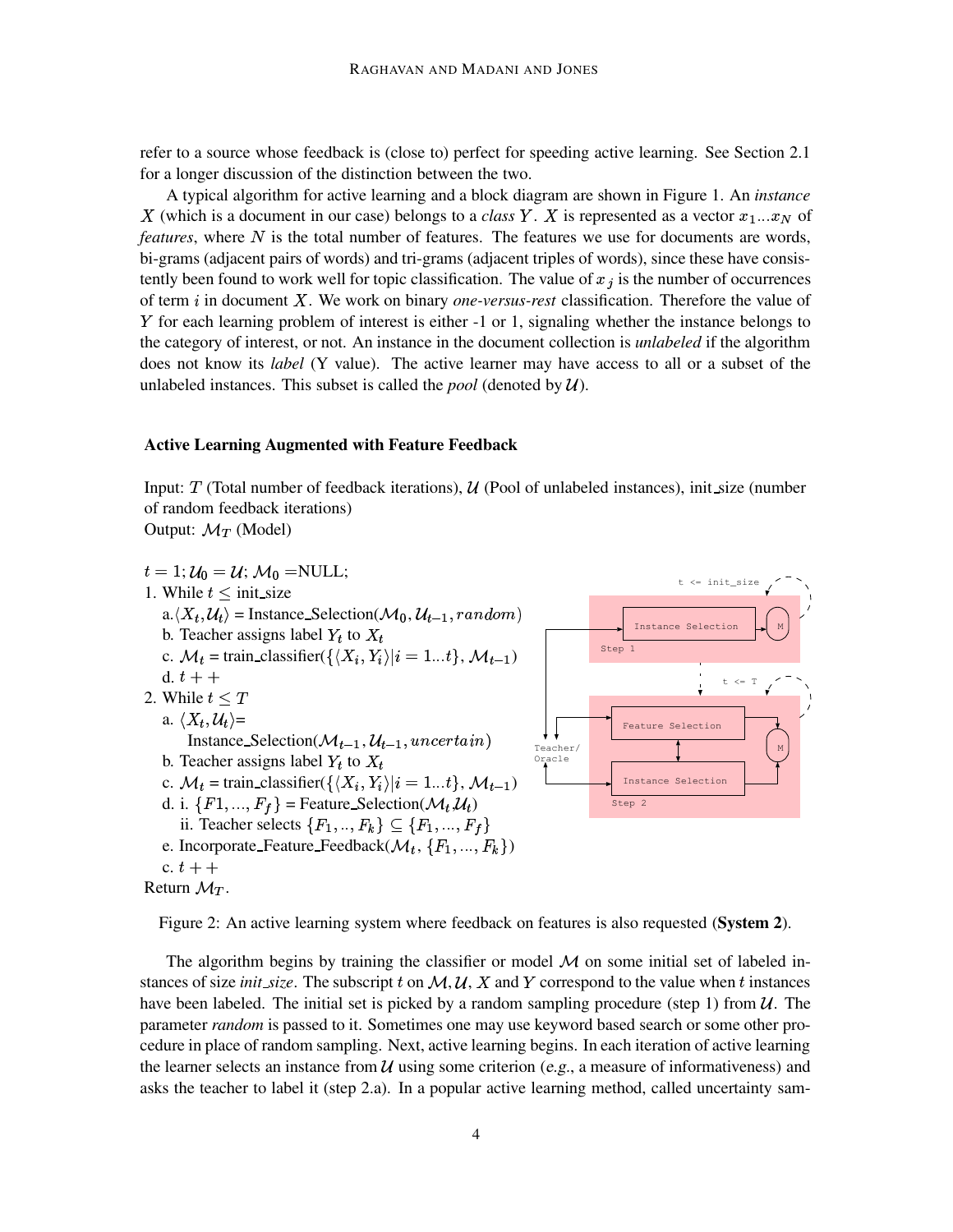pling, the classifier selects the most *uncertain* instance (Lewis and Catlett, 1994), for a given model  $(M)$  and a pool of unlabeled instances  $(U)$ . The newly labeled instance is added to the set of labeled instances and the classifier is retrained (step 2.c). The teacher is queried a total of  $T$  times. The *train\_classifier* subroutine uses the labeled data as training, as well as the model  $(\mathcal{M})$  learned in a previous iteration, allowing for the case of incremental training (Domeniconi and Gunopulos, 2001) or the case when the model may be initialized by prior knowledge (Wu and Srihari, 2004).

We will also consider the variant in which instances are picked uniformly at random in all iterations, which we call *random sampling* (it is equivalent to regular supervised learning on a random sample of data). In the pseudo-code in Figure 1, random sampling corresponds to the case when  $init\_size > T$ .

#### **2.1 Our Proposal: Feature Feedback and Instance Feedback in Tandem**

In this paper we propose to extend the traditional active learning framework to engage the teacher in providing feedback on features in addition to instances. A realization of this idea is system 2 shown in Figure 2, where the active learner not only queries the teacher on an informative document, but also presents a list of  $f$  features for the teacher to judge (step 2.d) at each iteration. The simplest implementation of such a system can consist of one where  $f = |X|$  (the length of the document  $X$ ), and where the user is simply asked to highlight relevant words or phrases (features) or passages while reading the document in order to label the document (step 2b), akin to the system in the paper by Croft and Das (1990). In our experiments, individual features are presented to the user for selection. Section 6.3 provides the details of our method.

In our proposed system the teacher is asked two types of questions: (1) membership queries and (2) questions about the relevance of features. A relevant feature is highly likely to help discriminate the positive class from the negative class. In this paper we aim to determine whether a human teacher can answer the latter type of question sufficiently effectively so that active learning is accelerated significantly. A human and a classifier probably use very different processes to categorize instances. A human may use her understanding of the sentences within the document, which probably involves some reasoning and use of knowledge, in order to make the categorization decision, while a (statistical) classifier, certainly of the kind that we use in this paper, simply uses patterns of occurrences of the features (phrases). Therefore, it is not clear whether a human teacher can considerably accelerate the training of a statistical classifier, beyond simple active learning, by providing feedback on features.

Before we address that issue, we determine whether feature feedback can accelerate active learning in an idealized setting. We seek to get a sense of the room for improvement. We will then examine how actual human teachers can approximate this ideal. Towards this goal we define a (feature) *oracle*. We use the oracle to obtain an upper bound on the performance of our proposed two-tiered approach. The oracle knows the correct answer needed by the learning algorithm. For example the word *ct* is a highly relevant feature for classifying Reuters news articles on the *earnings* category and our oracle would be able to determine that this feature is relevant when asked. However, a teacher (human) who did not understand that *ct* stood for *cents* may not be able to identify *ct* as relevant (we will see this exact example in Section 6.1). Therefore, the oracle and teacher may differ in their answers to questions about features, that is, questions of type (2) above. We assume that the oracle and the teacher always agree on the labels of documents that is, questions of type (1) above. After showing the usefulness of oracle feature selection, we will then show that humans can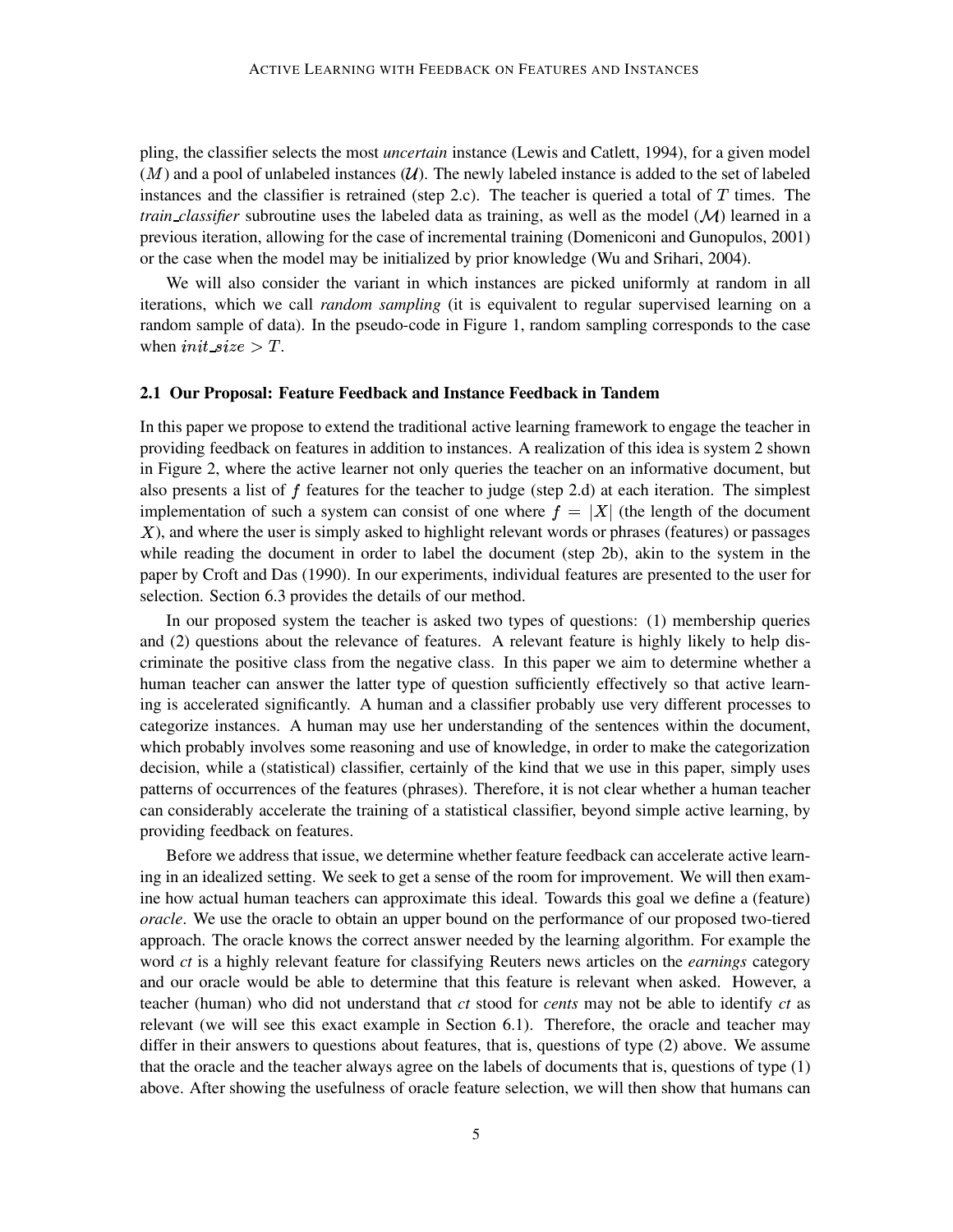emulate the oracle for feature feedback to an extent that results in significant improvements over traditional active learning.

#### **2.2 Extent of Speed Up Possible: Oracle Experiments**

We perform two types of experiments with the oracle. In the first kind, the oracle, knowing the allotted time  $T$ , picks the best subset of features to improve, as much as possible, the performance of active learning. The procedure is shown in Figure 3. In Figure 3, the *Incorporate Feature Feedback* subroutine is called to initialize the model. When System 3 is used with a user instead of the oracle it is equivalent to a scenario where prior knowledge is used to initialize the classifier (Schapire et al., 2002; Wu and Srihari, 2004; Godbole et al., 2004; Jones, 2005). In Section 3.4 we describe how this oracle is *approximated* in our experiments.

#### **Use of Feature Feedback Before Active Learning**

Input: (Total number of feedback iterations), (Pool of unlabeled instances), *init size* (number of random feedback iterations) Output:  $\mathcal{M}_T$  (Model)

 $t=1; \mathcal{U}_0=\mathcal{U}; \mathcal{M}_0=\text{NULL};$ 1.a.  $\{F1, ..., F_f\}$  = Feature Selection( $\mathcal{U}_0$ ) b. Oracle selects  $\{F1, ..., F_k\} \subseteq \{F_1, ..., F_f\}$ 2. Incorporate Feature Feedback $(\mathcal{M}_0, \{F_1, ..., F_k\})$ 3. While  $t \leq \text{init\_size}$ a.  $\langle X_t, \mathcal{U}_t \rangle$ =Instance\_Selection( $\mathcal{M}_{t-1}, \mathcal{U}_{t-1}, random$ ) b. Oracle assigns label  $Y_t$  to  $X_t$ c.  $\mathcal{M}_t$  = train\_classifier({ $\langle X_i, Y_i \rangle | i = 1...t \rangle$ ,  $\mathcal{M}_{t-1}$ ) d.  $t +$ 4. While  $t \leq T$ a.  $\langle X_t, \mathcal{U}_t \rangle$ =Instance\_Selection( $\mathcal{M}_{t-1}, \mathcal{U}_{t-1}$ , uncertain) b. Oracle assigns label  $Y_t$  to  $X_t$ c.  $\mathcal{M}_t$  = train\_classifier({ $\langle X_i, Y_i \rangle | i = 1...t$ },  $\mathcal{M}_{t-1}$ ) d.  $t + +$ Return  $\mathcal{M}_T$ Teacher/ Oracle Steps 1,2 Step 3,4



Figure 3: An active learning system where feature selection is done before instance selection (**System 3**). This is one of the two set-ups used in our oracle experiments described in Section 2.2. The second set-up is shown in Figure 4.

The second type of experiment is a slight variation designed to isolate the effect of oracle feature selection on example selection versus model selection during active learning. In these experiments, active learning proceeds normally with all the features available, but after all the instances are picked (after  $T$  iterations), the best set of  $k$  features that improve the resulting trained classifier the most are picked and the resulting performance is reported. This is shown schematically and with pseudocode in Figure 4. We note that even when starting with the same initial set of labeled instances,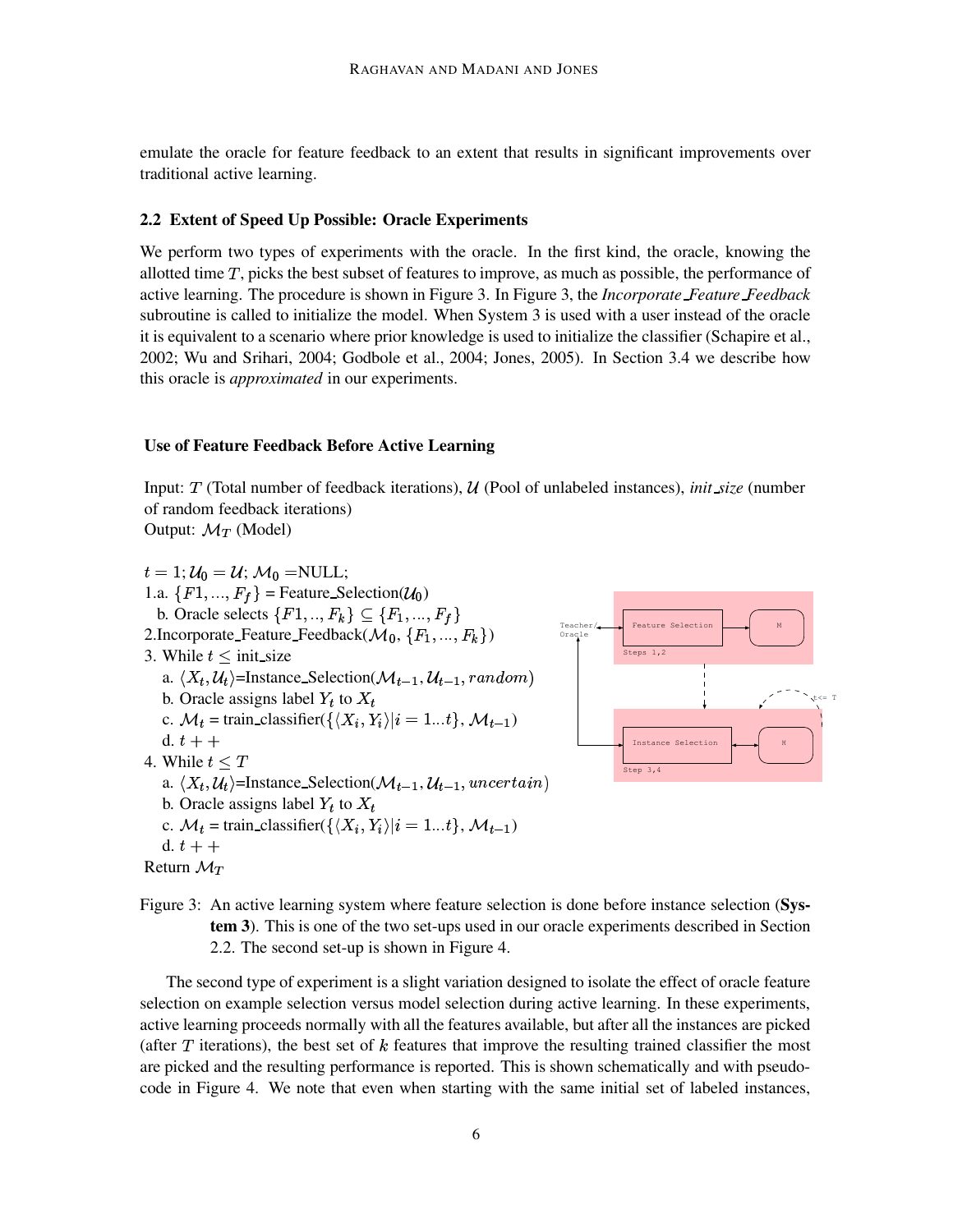the classifiers learned during active learning, hyperplanes in our case, in these two systems may be different as they are learned in different spaces (using different feature subset sizes). Besides, the set of labeled instances is small, so the learning algorithm may not be able to find the best "unique" hyperplane. In turn, the instances picked subsequently during active learning may differ substantially as both the spaces the instances reside in and the learned classifiers may be different. The classifier learned in the feature reduced space may have better accuracy or lead to better choice of instances to label during active learning, though this is not guaranteed or the benefits may be negligible. In short, the trajectory of the active learning process, that is, the instances labeled and classifiers learned, can be different in the two regimes, which may lead to substantially different active learning performance. In Section 5 we provide the details of these experiments.

Systems 3 and 4 can also be used with a teacher (a human) instead of an oracle. For an actual use in practice, we prefer an approach that combines feature selection and instance selection (e.g., as proposed in Section 2.1) because it also allows the system to benefit from the increase in the knowledge of the teacher or the process may help remind the teacher about the usefulness of features as she reads the documents. For example, the teacher who did not know that *ct* stood for *cents* may realize that the word is indeed relevant upon reading documents containing the term. We will discuss these related approaches in Section 7.

## **3. Implementation**

In this section we give implementation details for our experiments. While our approach is applicable to a variety of machine learning algorithms and feature selection approaches, we give the details of our implementation. We use Support Vector Machines (SVMs) as the machine learned classifier, uncertainty sampling as our approach to active learning and information gain as the feature selection technique. We also give details on how we construct the approximate feature oracle.

#### **3.1 Classifier: Support Vector Machines**

We use support vector machines (SVMs) in our experiments (the model  $\mathcal M$  is a Support Vector Machine (SVM)) (Joachims, 1998). An SVM learning algorithm tries to find a hyperplane of maximum margin that separates the data into one of two classes  $(Y \in \{-1,+1\})$ . A linear SVM is a binary classifier given as

$$
f(X) = sign(w \bullet X + b),\tag{1}
$$

where  $w$  is the vector of weights and  $b$  is a threshold, both learned by the SVM learning algorithm.

SVMs are considered to be state-of-the-art classifiers in the domains that we described in Section 4.1 and have been found to be fairly robust even in the presence of many redundant and irrelevant features (Brank et al., 2002; Rose et al., 2002.). Our SVM implementation uses the LibSVM toolkit (Chang and Lin).

### **3.2 Active Learning: Uncertainty Sampling**

Uncertainty sampling (Lewis and Catlett, 1994) is a type of active learning in which the instance that the teacher is queried on is the unlabeled instance that the classifier is most uncertain about. In the case of a naive Bayes classifier, this is the instance which is almost equally likely to be in either of the two classes in a binary classification setting. When the classifier is an SVM, unlabeled instances closest to the margin are chosen as queries (Schohn and Cohn, 2000; Tong and Koller,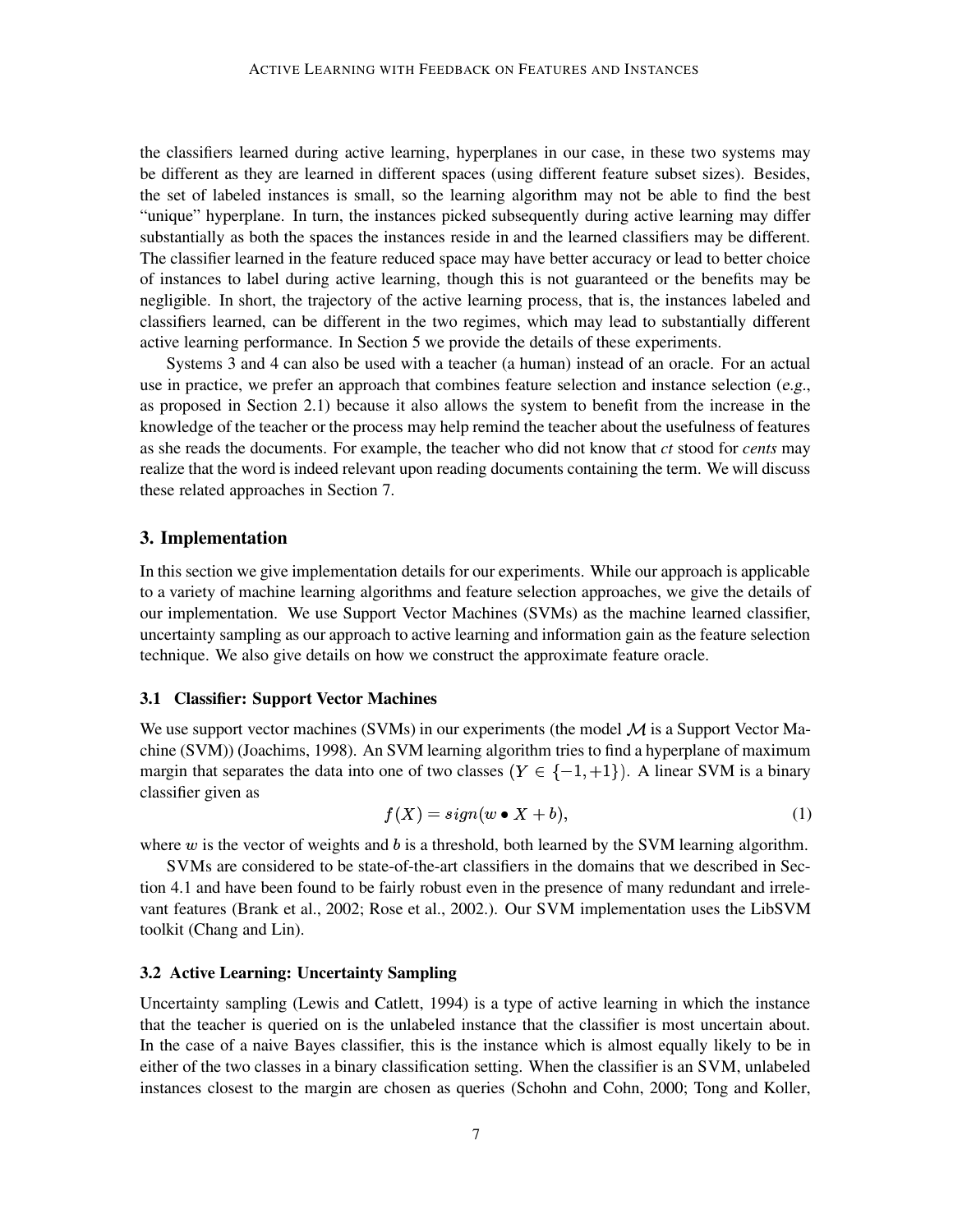#### **Use of Feature Feedback After Active Learning**

Input:  $T$  (Total number of feedback iterations),  $U$  (Pool of unlabeled instances, init size (number of random feedback iterations) Output:  $\mathcal{M}_T$  (Model)

 $t=1; \mathcal{U}_0=\mathcal{U}; \mathcal{M}_0=\text{NULL};$ 1. While  $t \leq \text{init\_size}$ a.  $X_t$  = Instance\_Selection( $\mathcal{M}_0$ ,  $\mathcal{U}_{t-1}$ , random) b. Oracle assigns label  $Y_t$  to  $X_t$ c.  $\mathcal{M}_t$  = train\_classifier({ $\langle X_i, Y_i \rangle | i = 1...t$ },  $\mathcal{M}_{t-1}$ ) c.  $t + +$ 2. While  $t \leq T$ a.  $\langle X_t, \mathcal{U}_t \rangle$  = Instance\_Selection( $\mathcal{M}_{t-1}, \mathcal{U}_{t-1}$ , instance) b. Oracle assigns label  $Y_t$  to  $X_t$ c.  $\mathcal{M}_t$  = train\_classifier({ $\langle X_i, Y_i \rangle | i = 1...t$ },  $\mathcal{M}_{t-1}$ ) d.  $t +$ 3. a.  $\{F1, ..., F_f\}$  = Feature Selection( $\mathcal{M}_T, \mathcal{U}_T$ ) b. Oracle selects  $\{F1, ..., F_k\} \subseteq \{F_1, ..., F_f\}$ Oracle





Return  $\mathcal{M}_T$ 

Figure 4: An active learning system where feature selection is done after instance selection (**System 4**). This is one of the two set-ups used in our oracle experiments described in Section 2.2. The first set-up is shown in Figure 3.

2002). This results in the version space being split approximately in half each time an instance is queried. We use a pool size of 500 in our experiments, such that for each instance selection, we look at a new random sample of 500 instances from the unlabeled data. All our methods start out with 2 randomly picked instances, one in the positive class and one in the negative class. Each subsequent instance is picked through uncertainty sampling.

#### **3.3 Feature Selection: Information Gain**

We could have chosen any one of several methods for the ordering of features (Sebastiani, 2002; Brank et al., 2002). Information gain is a common measure for ranking features and has been found to be quite effective (Sebastiani, 2002; Brank et al., 2002), and is easy and quick to compute.

Information gain is given as:

$$
IG = \sum_{c \in \{-1, +1\}} \sum_{\tau \in \{0, 1\}} P(c, \tau) \log \frac{P(c, \tau)}{P(c)P(\tau)}
$$
(2)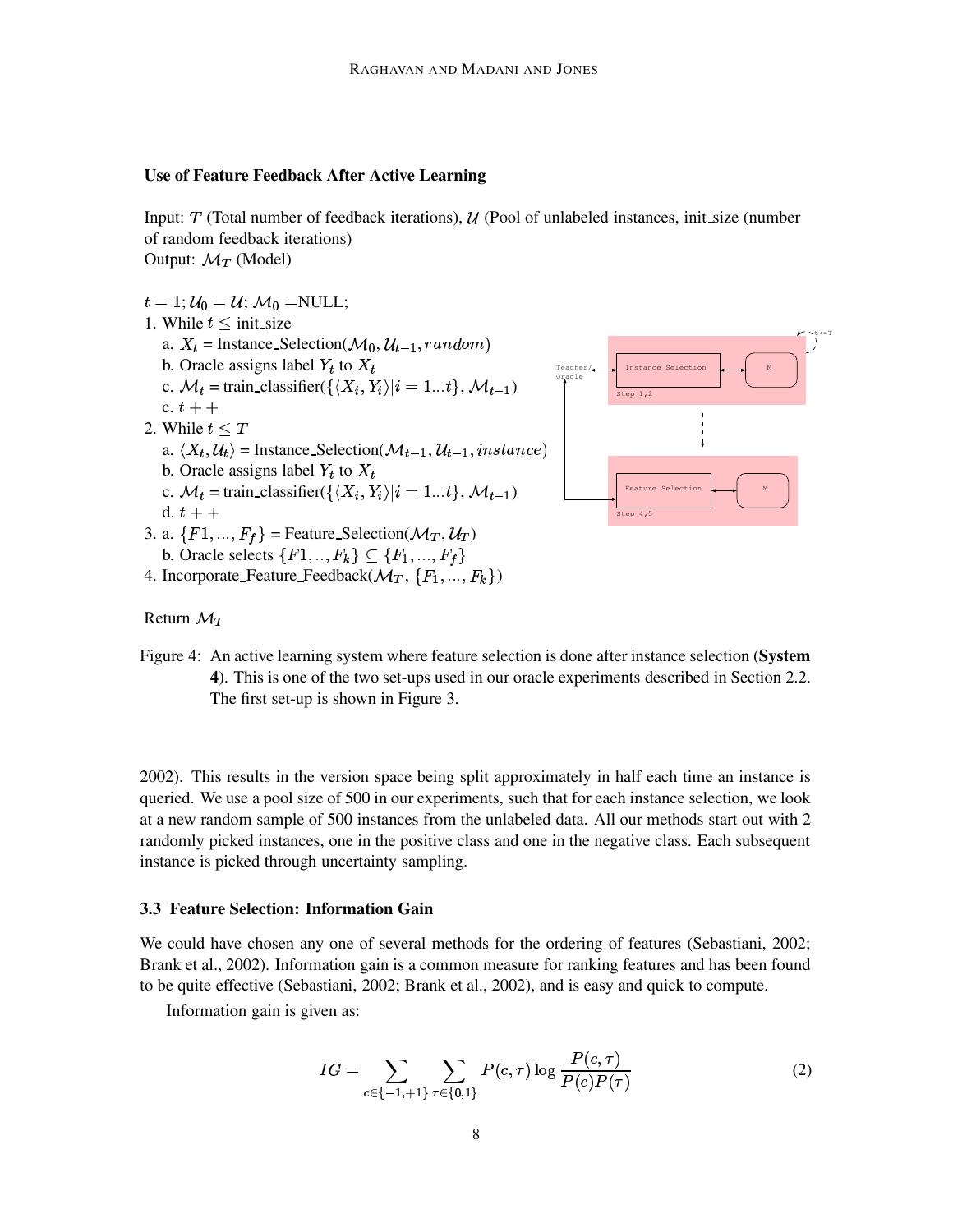where c denotes the class label (+1 or -1) from section 3.1, and  $\tau$  is 0 or 1 indicating the presence or absence of a feature respectively. We used information gain wherever we needed to do feature selection.

#### **3.4 Construction of the Approximate Feature Oracle**

The (feature) oracle in our experiments has access to the labels of all documents in the data-set (hence the name oracle) and uses this information to return a ranked list of features sorted in decreasing order of importance. We use information gain for feature ranking since it is easy to compute, especially with a large number of training instances. Other feature selection methods (e.g., forward selection) may somewhat increase our upper bound estimates of usefulness of oracle feature feedback. Such improvements will further motivate the idea of using feature feedback, but we don't expect the improvements to be very high. In our oracle experiments, we cut off the ranked list (therefore obtaining a feature subset) at the point that yields the highest average active learning performance. The next section describes our experiments and performance measures.

### **4. Experimental Set Up**

We will now describe our datasets and our data collection methodology for experiments which use teacher feedback on features.<sup>2</sup> We then describe our evaluation framework.

#### **4.1 Data Sets**

Our test bed for this paper comes from three domains. The first dataset consists of the 10 most frequent classes from the Reuters-21578 corpus (Rose et al., 2002.). The 12,902 documents are Reuters news articles categorized based on topics such as *earnings* and *acquisitions*. The Reuters corpus is a standard benchmark for text categorization. The second corpus is the 20-Newsgroups dataset collected by Lang (1995). It has 20,000 documents which are postings on 20 Usenet newsgroups. This is a slightly harder problem because it has a large vocabulary compared to the Reuters corpus (news articles tend to be more formal and terse) and it has many documents in each category which are tangentially related to the topic. The topics reside in a hierarchy with broader topics like *sports* and *computers* at the top level which are further divided into narrower subdivisions. For example, *sports* encompasses more focused groups like *baseball* and *hockey*. There are 20 categories at the lowest level of the hierarchy.

The third corpus is the TDT3 corpus (Allan, 2002) . We used 10 topics from the TDT3 corpus which has 67,111 documents in 3 languages from both broadcast and news-wire sources. The Linguistic Data Consortium (LDC) provides the output of an automatic speech recognizer (ASR) for the broadcast news sources. Similarly they provide the machine translations of all documents that are not originally in English. We use the ASR and machine translated documents in our experiments. The noise in the ASR and machine translation output makes the TDT corpus particularly difficult to work with. The topics in the TDT corpus are based on news events. Thus, hurricane Mitch and hurricane George would be two different topics and developing a classifier to separate the two classes is seemingly a more difficult problem. The two classes would have a lot of common words especially with regard to lives lost, rescue operations etc. For example, the words *storm* and *damage* each respectively occur in 50% and 27% of the documents on hurricane Mitch and in 75% and

<sup>2.</sup> The datasets have been made available at http://ciir.cs.umass.edu/˜hema/data/jmlr2006/.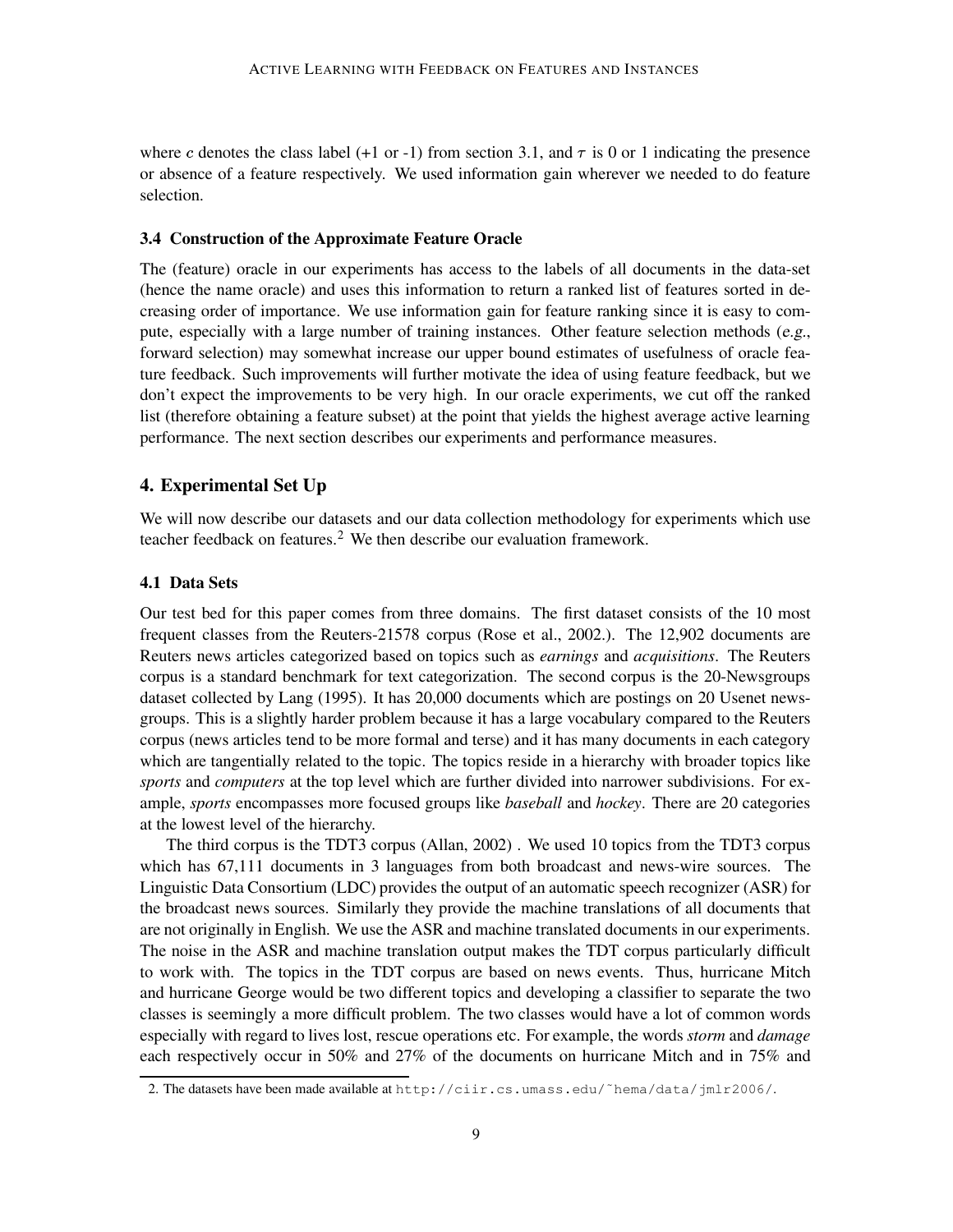54% of the documents on hurricane George. These common words are probably useful to detect a generic topic like *hurricane* but are not that useful in discriminating hurricane Mitch from hurricane George. However, we think it would be fairly trivial for a human to point out *Mitch* and *George* as two keywords of importance which could then accelerate learning. The word Mitch occurs in 42% documents on hurricane Mitch and in 0 documents on hurricane George. Similarly, the word George appears in 0.05% documents on the topic of hurricane Mitch and in 88% of the documents on hurricane George.

For all three corpora we consider each topic as a one-versus-rest classification problem, giving us a total of 40 such problems listed in Appendix A. We also pick two pairs of easily confusable classes from the 20-Newsgroups domain to obtain two binary classification problems viz., *baseball vs hockey* and *automobiles vs motorcycles*. In all we have 42 classification problems. As features we use words, bi-grams and trigrams obtained after stopping and stemming with the Porter stemmer (Porter, 1980) in the Rainbow toolkit (McCallum, 1996).

#### **4.2 Data for whether humans can emulate the oracle**

We picked 5 classification problems which we thought were perceptible to a non-expert and also represented the broad spectrum of problems from our set of 42 classification problems. We took the two binary classification problems and from the remaining 40 one-versus-rest problems we chose three (*earnings*, *hurricane Mitch* and *talk.politics.mideast*). For a given classification problem we took the top 20 features as ranked by information gain on the entire labeled set. We randomly mixed these with features which are much lower in the ranked list. We showed each user one feature at a time and gave them two options – *relevant* and *not-relevant/don't know*. A feature is relevant if it helps discriminate the positive or the negative class. We measured the time it took the user to label each feature. We did not show the user all the features as a list, though this may be easier, as lists provide some context and serve as a summary. Hence we expect that our method provides an upper bound on the time it takes a user to judge a feature. The instructions given to the annotator are given in Appendix B.

Similarly, we obtain judgments on fifteen documents in each of five categories (see Appendix C). In this case we gave the user three choices – Class 1, Class 2, Don't know. We randomly sampled documents such that at least 5 documents belonged to each class. We have complete judgments on all the documents for all three datasets. The main purpose of obtaining document judgments was to determine how much time it would take a person to judge documents. We compare the time it takes a user to judge a feature with the time it takes a user to judge a document. We measure the precision and recall of the user's ability to label features. We ask the user to first label the features and then documents, so that the feature labeling process receives no benefit due to the fact that the user has viewed relevant documents. In the learning process we have proposed, though, the user would be labeling documents and features simultaneously, so the user would indeed be influenced by the documents she reads. Hence, we expect that the feature labels we obtained by our experimental method are worse in terms of precision and recall than the real setting. We could in practice ask users to highlight terms as they read documents. Experiments in this direction have been conducted in information retrieval (Croft and Das, 1990).

Our users (participants) were six graduate students and two employees of an Information Technology company, none of whom were authors of this paper. Of the graduate students, five were in computer science and one from public health. All our users were familiar with the use of computers.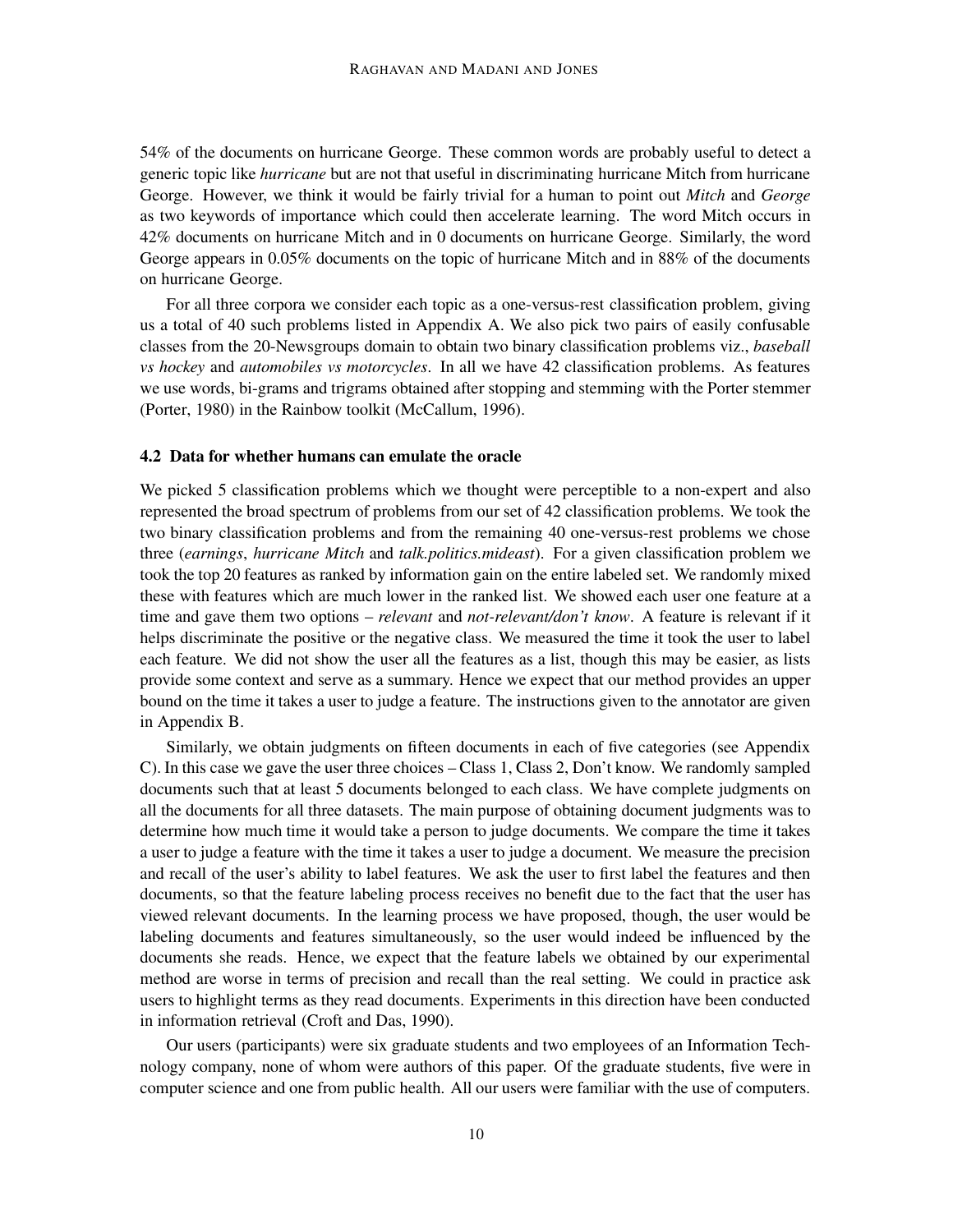Five users understood the problem of document classification but none had worked with these corpora. One of our users was not a native speaker of English. The topics were distributed randomly, and without considering user expertise, so that each user got an average of 2 to 3 topics. There were overlapping topics between users such that each topic was labeled by 2 to 3 users on average. A feedback form asking the users some questions about the difficulty of the task was handed out at the end (see Appendix D).

#### **4.3 Evaluation**

The *deficiency* measure was proposed by Baram et al. (2003) as a measure of the speed of an active learning algorithm, useful for comparing different active learning algorithms. Baram et al. defined deficiency in terms of accuracy. Accuracy is a reasonable measure of performance when the positive class is a sizable portion of the total. Since this is not the case for all the classification problems we have chosen, we modify the definition of deficiency, and define it in terms of the  $F1$  score (harmonic mean of precision and recall). For deficiency a lower value is better. As we also report on the  $F1$ scores, for which higher values are better, for consistency and easier interpretation of our charts and tables we define *efficiency* =  $1 - \text{deficiency}$ . Efficiency has a range from 0 to 1, and a larger value indicates a faster rate of learning. Thus, in all our reports higher values are better.

Let  $F1_t(RAND)$  be the average F1 achieved by an algorithm when it is trained on t randomly picked instances and  $F1_t(ACT)$  be the average  $F1$  obtained using t actively picked instances.

Efficiency,  $E_T$  is defined as:

$$
E_T = 1 - \frac{\sum_{t=2}^{T} (F1_M(\text{RAND}) - F1_t(\text{ACT}))}{\sum_{t=2}^{T} (F1_M(\text{RAND}) - F1_t(\text{RAND}))}
$$
(3)

 $F1_M(RAND)$  is the F1 obtained with a large number  $(M)$  of randomly picked instances. The value  $F1_M(RAND)$  represents the performance of a classifier with a large amount of training data, and can be considered the optimal performance under supervised learning. With large amounts of training data, we expect the performance of a classifier trained using active learning to be about the same as a classifier trained using random sampling. However, we would like active learning to approach this level as *quickly* as possible. The metric therefore takes into consideration how far the performance is from the optimal performance by computing the difference  $F1_M(RAND) - F1_t(ACT)$ and  $F1_M(RAND) - F1_t(RAND)$ . The metric compares this difference when t documents have been actively picked to the difference when  $t$  documents have been randomly picked for increasing number of training documents  $t$ .

Since we are concerned with the beginning of the learning curve, we stop after  $T = 42$  number of documents have been sampled. For expedience, we did not measure performance at every point from 2 to 42 labeled documents, but compute the summation at discrete intervals, measuring  $F1$ after each additional five documents have been labeled:  $t = 2, 7, 12, 17...42$ . For . For this paper we take  $M = 1000$ , that is, we consider the optimal random-learning performance to be attained after the classifier has seen 1000 labeled instances. In our experiments  $F1_t(\bullet)$  is the average  $F1$ computed over 10 trials. In addition to efficiency we report  $F1_t$  for some values of t.

To understand the intuition behind efficiency, we can draw the active learning curve by plotting  $F1_t(ACT)$  for increasing values of t, as shown in Figure 5(a). Similarly we can draw the random learning curve by measuring  $F1_t(RAND)$  for increasing values of t.  $F1_M$  is a straight line representing the best achievable performance. Then efficiency is one minus the ratio of the solid colored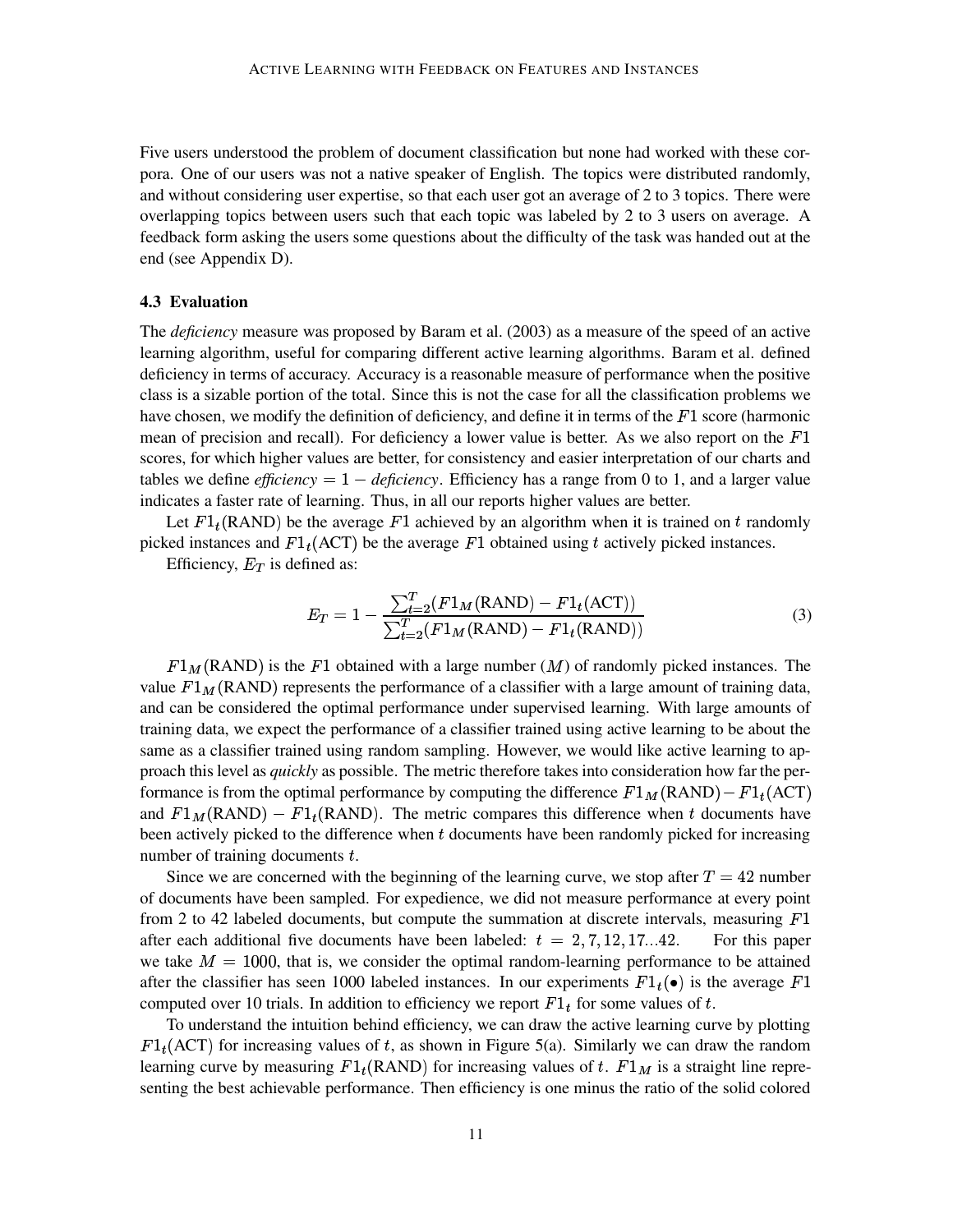area to the spotted area. The higher the efficiency, the better the active learning algorithm. We aim to maximize both efficiency and  $F1$ . In some of our experiments we obtain efficiencies exceeding 1. This is due to using a finite  $M$ : it is possible that a classifier produced by active learning on 42 or fewer instances may do better than a classifier trained on a random sample of a 1000 instances.



Figure 5: The figure on the left (a) illustrates *efficiency*, the performance metric which captures rate of learning. The figure on the right illustrates the *learning surface*. The plot is a measure of  $F1$  as a function of the number of features and training documents. The dotted line traces the region of maximum  $F1$ . With few training documents, aggressive feature selection (few features) are needed to maintain high accuracy. The thick dark band illustrates traditional active learning.

#### **5. Results: Experiments with an Oracle**

In this section we seek the answer to the following questions:

- Can feature feedback significantly boost active learning performance?
- Should we use feature feedback during the entire active learning process (both instance selection, and model selection) or only for model selection?

To measure how much gain we can get from feature feedback we can measure the impact of the oracle (which has knowledge of the best set of features) on active learning. This gives us an upper bound on how useful feature feedback is for active learning. Then in the next section we go on to measure the extent to which humans can emulate the oracle.

We will use systems 3 and 4 (described in Section 2.2) to help understand the answers to the above questions.

### **5.1 Improvements to Active Learning with Feature Selection**

Following the algorithm for system 3 (see Section 2.2, Figure 3), let  $f = N$  (the total number of features) and let us assume that the oracle selects the  $k$  most important features (by information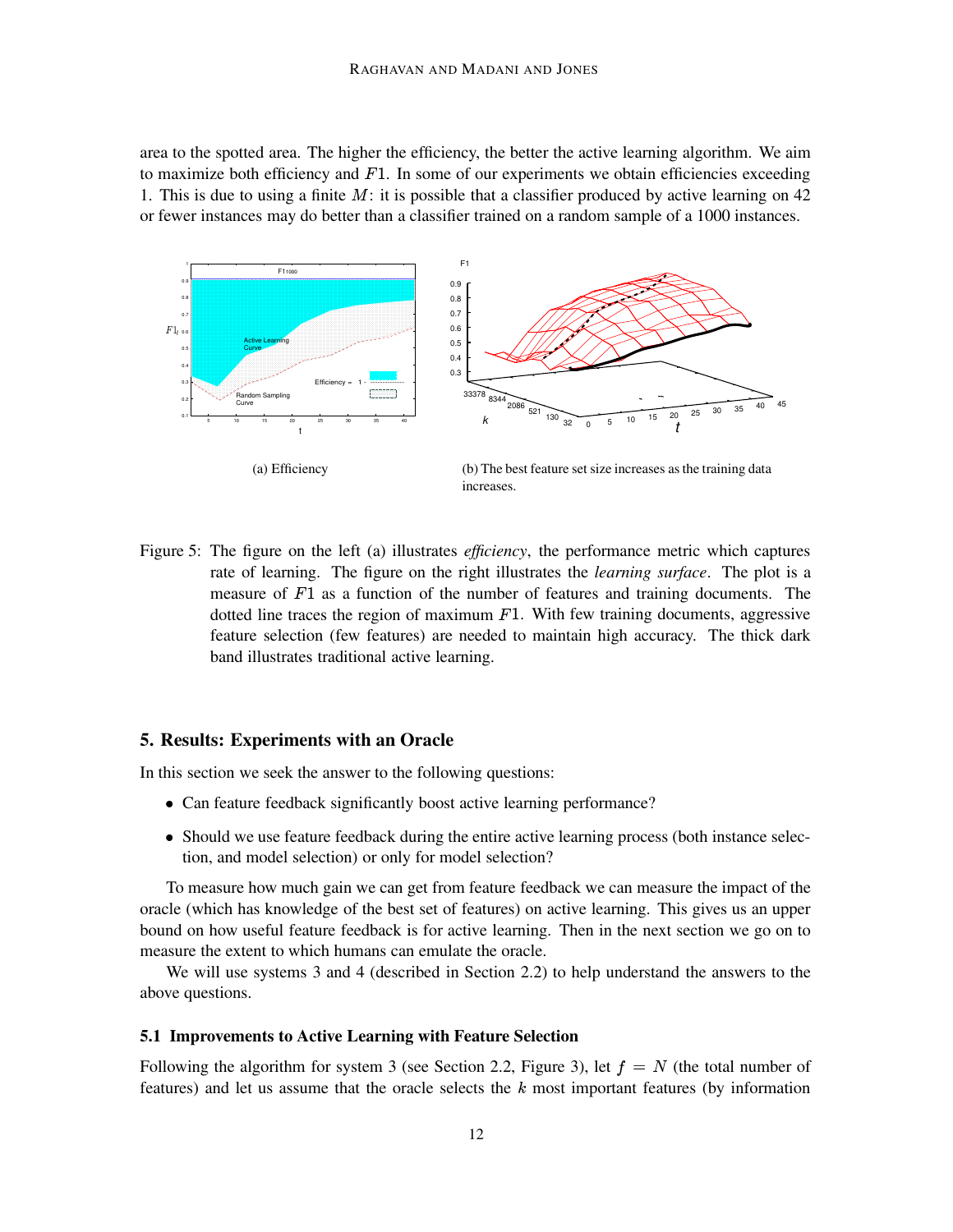|                    | $E_{42}(k)$ |       |                  |       | $F1_7(ACT, k)$ |         |          | $F1_{22}(\text{ACT}, k)$ |               | $F1_{1000}$ |
|--------------------|-------------|-------|------------------|-------|----------------|---------|----------|--------------------------|---------------|-------------|
| Dataset            | κ           | k     | $\boldsymbol{n}$ | k     | κ              | $\it m$ | $\kappa$ | κ                        | $\mathcal{D}$ |             |
| ◡                  | $= N$       | $= n$ |                  | $= N$ | $=$ m          |         | $= N$    | $= p$                    |               |             |
| Reuters            | 0.59        | 0.68  | 1179.3           | 0.36  | 0.48           | 8481.1  | 0.580    | 0.66                     | 11851.6       | 0.73        |
| 20 NG              | 0.40        | 0.66  | 41.5             | 0.07  | 0.22           | 48.3    | 0.21     | 0.29                     | 487.1         | 0.45        |
| <b>TDT</b>         | 0.26        | 0.34  | 1275.7           | 0.19  | 0.29           | 11288   | 0.28     | 0.41                     | 10416.1       | 0.75        |
| <b>Bas vs Hock</b> | 0.29        | 0.55  | 25               | 0.59  | 0.70           | 25      | 0.78     | 0.83                     | 200           | 0.96        |
| Auto vs Mot.       | 0.68        | 0.32  | 125              | 0.43  | 0.72           | 62      | 0.76     | 0.86                     | 31            | 0.90        |

Table 1: Improvements in efficiency,  $F1_7$  and  $F1_{22}$  using an oracle to select the most important features (Figure 3). We show results for each metric at  $N$  (total number of features for a particular dataset) and at feature set sizes for which the scores are maximized  $(n, m)$ and p for  $E_{42}$ ,  $F_7$ , and  $F_{22}$  respectively). For each of the three metrics, figures in bold are statistically significant improvements over uncertainty sampling using all features (the corresponding columns with feature set size of N). We see that with only 7 documents labeled  $(F1<sub>7</sub>)$  the optimal number of features is smaller (8481.1 on average), while with more documents labeled, (22 documents labeled for  $F1_{22}$ ) the optimal number of features is larger (11851.6 on average). When 1000 documents are labeled  $(F1_{1000})$  using the entire feature set leads to better scores with the  $F1$  measure. This suggests that our best activelearning algorithm would adjust the feature set size according to the number of training documents available.

gain) in step 1.b, which is used to initialize the model in step 2. Random sampling (step 3.a), in this particular implementation, does not use any of the feature information or the initial model. Then in step 3.c, we prune the dataset by retaining only the chosen  $k$  features for each instance. We now perform active learning on the instances in this reduced feature space (step 4). We evaluate these experiments at many points in the two-dimensional space of number of features  $k$  versus number of labeled documents t by measuring the F1 score:  $F1_t(ACT, k)$ . We can similarly measure performance in the reduced feature space when instances are picked randomly. Thus we can compute efficiency in the reduced feature space as  $E_T(k)$ . When  $f = k = N$  the algorithm reduces to traditional active learning (Figure 1).

Figure 5(b) shows a plot of  $F1_t(ACT, k)$  for different values of the number of features k and number of labeled training instances , for the *earnings* category in Reuters. The dotted curve traces the maximum  $F_t$  for each value of t. The x, y and z axes denote k, t and  $F1_t(ACT, k)$  respectively. The number of labeled training instances  $t$  ranges from 2 to 42 in increments of 5. The number of features used for classification k has values from 33, 378 (all features),  $33378/2$ ,  $33378/4$  to 32. The dark band represents the case when all features are used. This method of learning in one dimension is representative of traditional active learning. Clearly when the number of documents is few, performance is better when there is a smaller number of features. As the number of documents increases the number of features needed to maintain high accuracy increases. From the figure it is obvious that we can get a big boost in accuracy by starting with fewer features and then increasing the complexity of the model as the number of labeled documents increase.

Table 1 captures the behavior of all the problems in the Reuters corpus when there is an oracle to do the feature selection. The second column  $(k = N)$  in Table 1 shows the efficiency obtained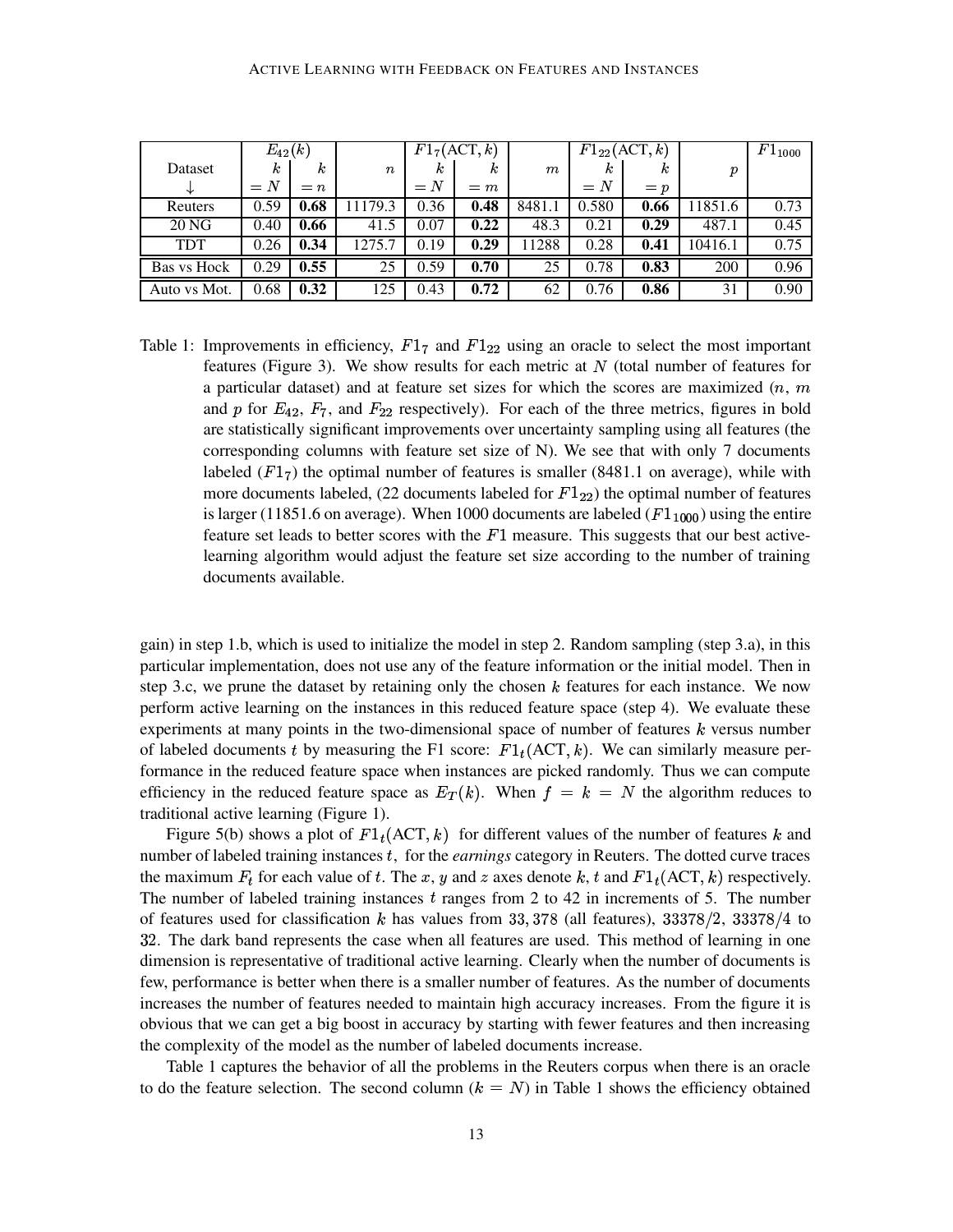using uncertainty sampling and all  $(N)$  features. The third column  $(k = n)$  indicates the average efficiency obtained using uncertainty sampling and a reduced subset of features. The feature set size  $n$  at which this efficiency is attained is shown in column four. For each classification problem, we identify the feature set size which optimizes the efficiency, that is, optimizes the rate at which classification performance under active learning approaches learning with all of the data. This optimal feature set size for active learning  $n$  is given by

 $n = \text{argmax}_{k} E_{42}(k)$ 

Figure 6 shows the efficiencies at  $E_{42}(N)$  and  $E_{42}(n)$  for the individual problems in the three corpora. In many cases,  $E_{42}(N)$  is much less than  $E_{42}(n)$ .

Column 5 ( $k = N$ ) in Table 1 shows the value of  $F1<sub>7</sub>(ACT, N)$ : the F1 score with seven instances selected using active learning, when all features are used. Column 6 shows the average  $F1_7(\text{ACT}, m)$  using a reduced feature subset. As for efficiency the best feature subset size (m) for each classification problem is obtained as the feature subset size at which  $F1_7(ACT, k)$  is maximum. For example in Figure 5(b) at 7 instances the best  $F1$  is obtained with 512 features. Figure 7 shows the values of  $F1_7$  computed using all (N) features and using a reduced subset of (m) features for individual problems.

Columns 7, 8, and 9 in Table 1 show similar results for  $F1_{22}(ACT, k)$  with the best feature subset size at  $t = 22$  being denoted by  $p$ . The values for individual problems is illustrated in Figure 8. The last column shows  $F1_{1000}$ (RAND).

All 42 of our classification problems exhibit behavior as in Figure 5(b). For all classification problems,  $n$ ,  $m$  and  $p$  are less than the maximum number of features. Also, for 31 of 42 cases  $m \leq p$  (that is, the number of features optimal for 7 labeled instances, m is less than the number of features optimal for 22 labeled instances,  $p$ ) meaning that as the number of labeled instances  $(t)$ increases, the complexity of the classifier also needs to increase. For 20-Newsgroups, for all classes we observe that efficiency,  $F1_7$  and  $F1_{22}$  are best at very small feature subset sizes. For Reuters and TDT there are classes for which a large number of features become important very early (for example: *trade, Bin Laden indictment, NBA labor disputes*).

#### **5.2 Feature Selection for Instance Selection or Model Selection**

As mentioned in Section 2.2 the difference between systems 3 and 4 is in that feature selection precedes active learning in the former, and the best feature subset is picked in a retrospective manner, while it follows active learning in the latter. The two systems when used with oracle feature selection will help us understand the extent to which oracle feedback aids different aspects of the active learning process. Figure 9 compares the results of using system 4 and system 3 on the Reuters corpus.

There is hardly any difference between systems 3 and 4, especially on  $F1_7$ . All other datasets exhibit the same behavior. The  $F1_{22}$  and  $E_{42}$  values are slightly better for the method that does feature selection before active learning (system 3) but it is not significantly different (determined using a t-test at the 0.05 level of confidence) from the method where feature pruning is done after instance selection (system 4). Thus, our experimental results suggest there is some benefit for instance selection but most of the benefit from oracle feature selection comes from improving the model learned (model selection).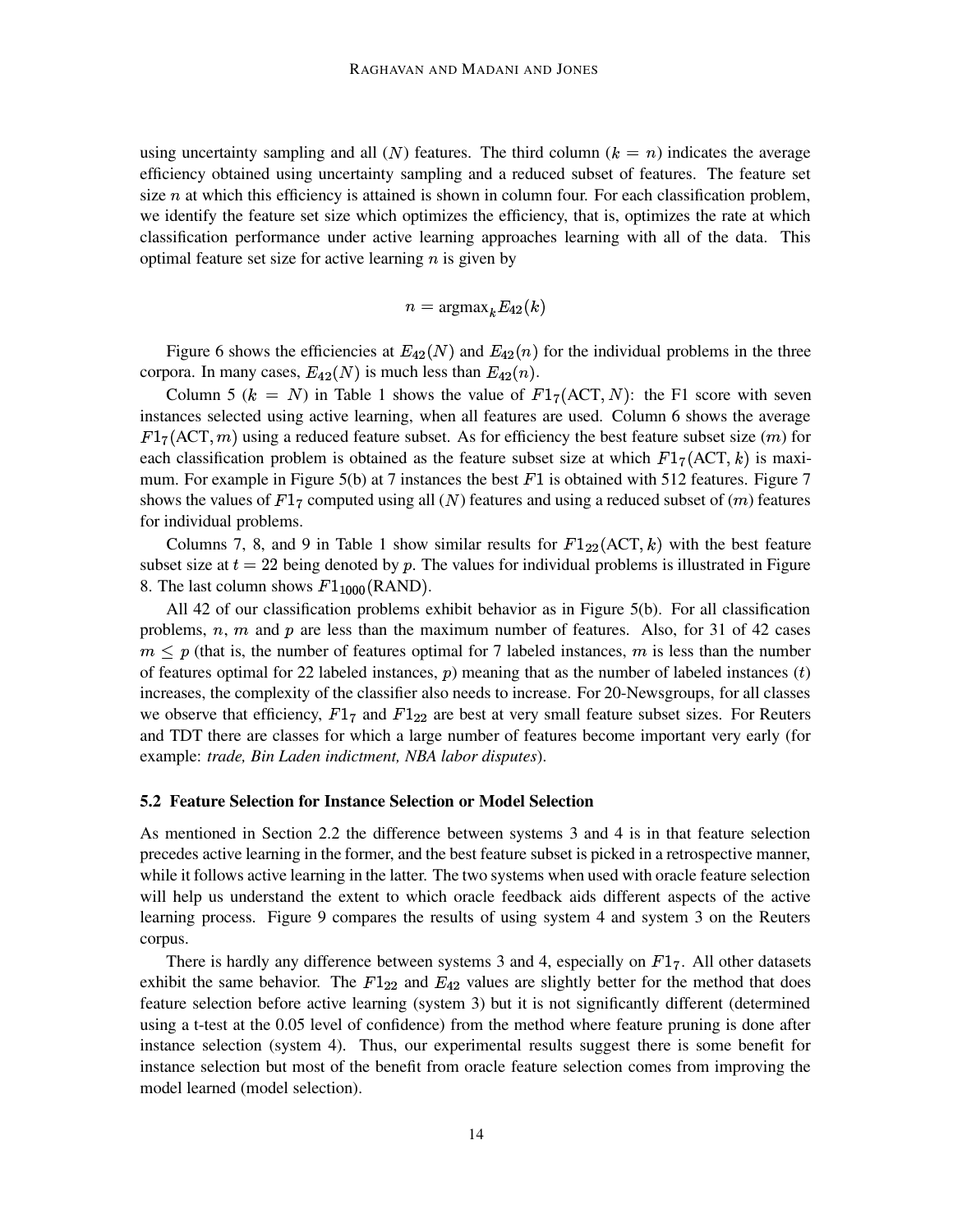

(c) 20 Newsgroups

Figure 6: Improvements in efficiency using an oracle to select the most important features. For each problem we show efficiency at  $N$  (total number of features for a particular dataset) on the right and efficiency at the feature set sizes for which the efficiency is maximized  $(n)$  on the left. The class keys are given in Appendix A.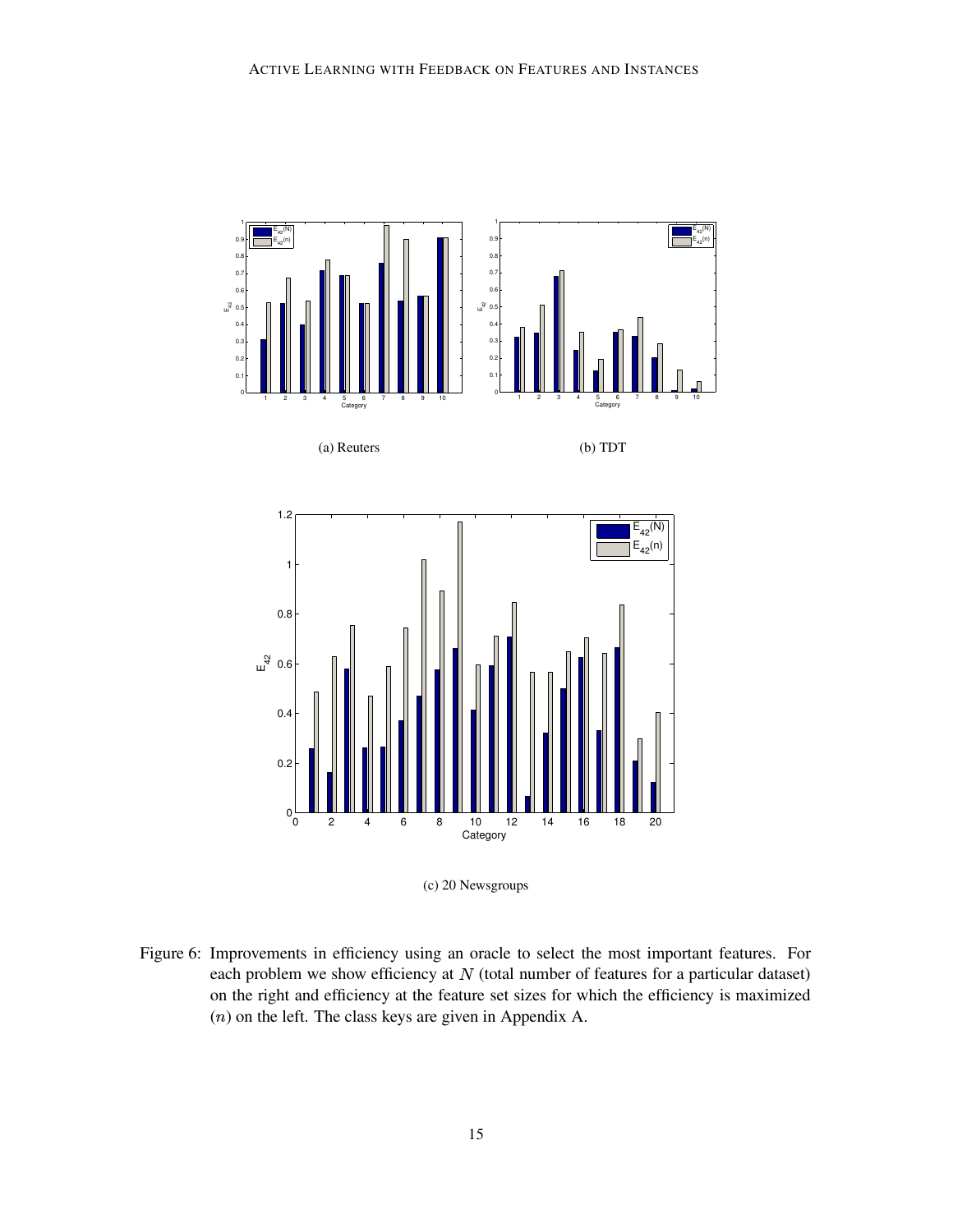

(c) 20 Newsgroups

Figure 7: Improvements in  $F1_7$  using an oracle to select the most important features. For each problem we show  $F1<sub>7</sub>$  at N (total number of features for a particular dataset) on the left and  $F1_7$  at the feature set sizes for which the  $F1_7$  is maximized  $(m)$  on the right. Remember, the objective is to maximize  $F1_7$ . The class keys are given in Appendix A.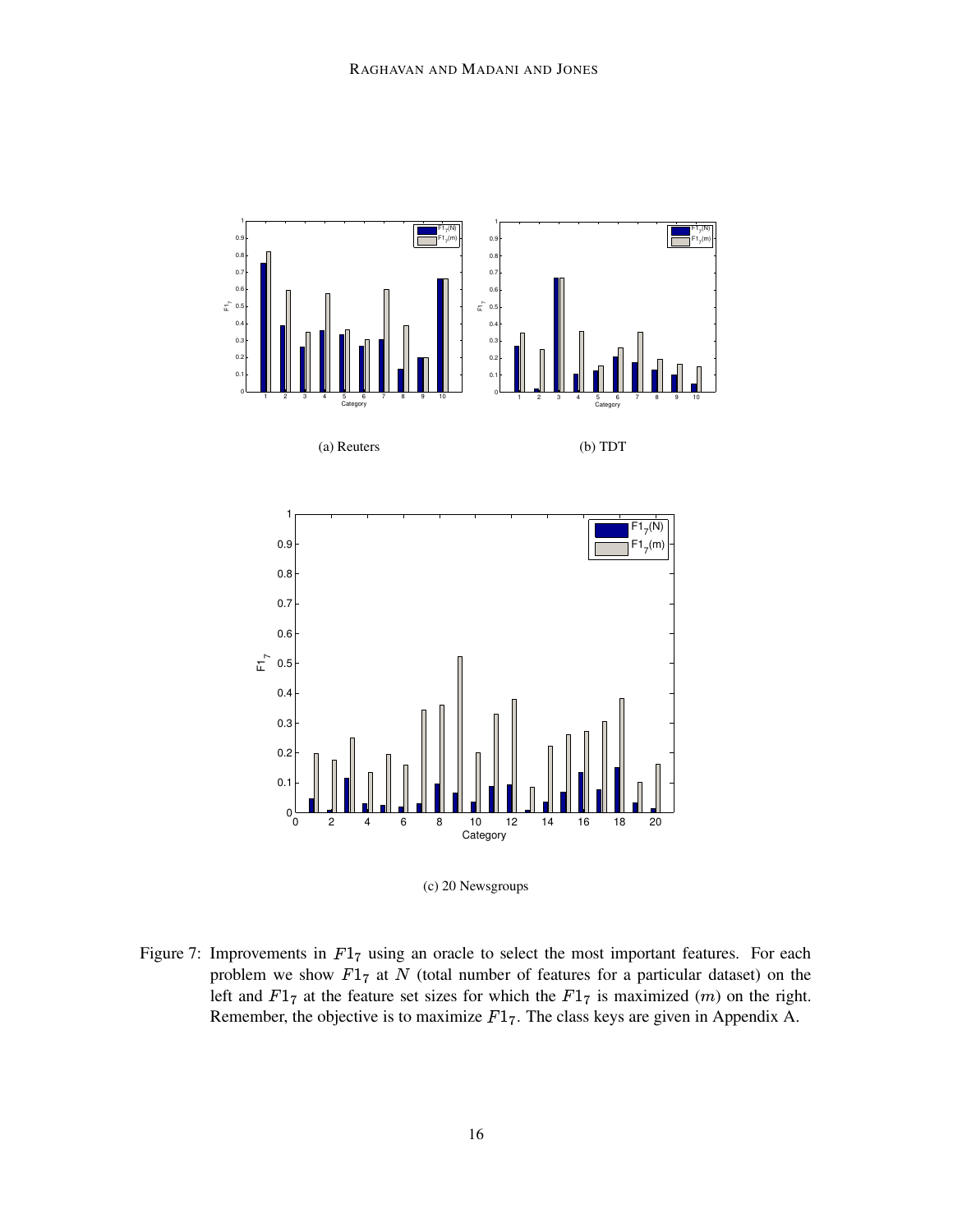

(c) 20 Newsgroups

Figure 8: Improvements in  $F1_{22}$  using an oracle to select the most important features. For each problem we show  $F1_{22}$  at N (total number of features for a particular dataset) on the right and  $F1_{22}$  at the feature set sizes for which the  $F1_{22}$  is maximized (p). Remember that the objective is to maximize  $F1_{22}$ . The class keys are given in Appendix A.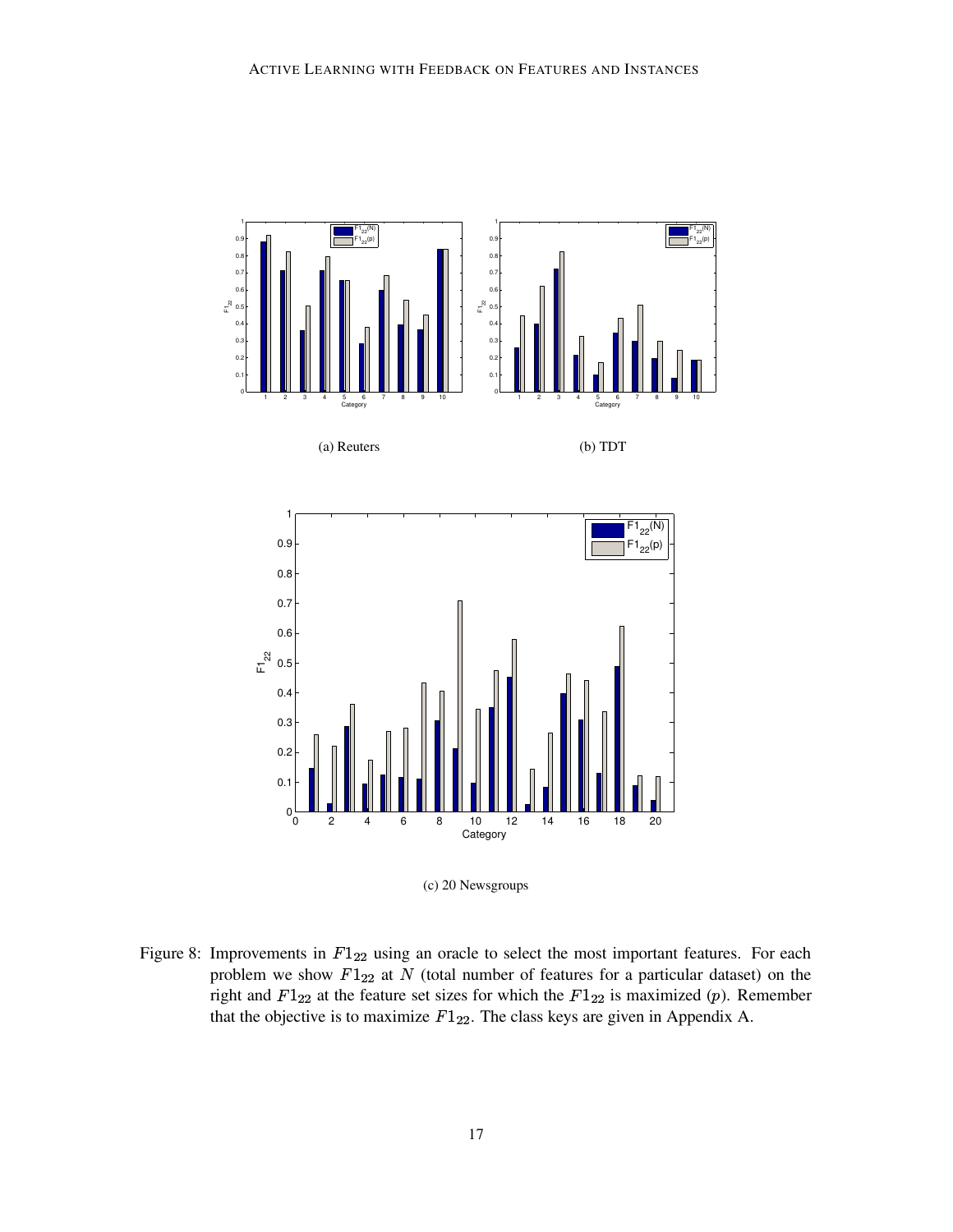



(c)  $E_{42}$ 

Figure 9:  $F1_7$ ,  $F1_{22}$  and efficiency  $E_{42}$  for the Reuters corpus when feature selection is done before active learning (system 3) and when feature selection is done after active learning (system 4).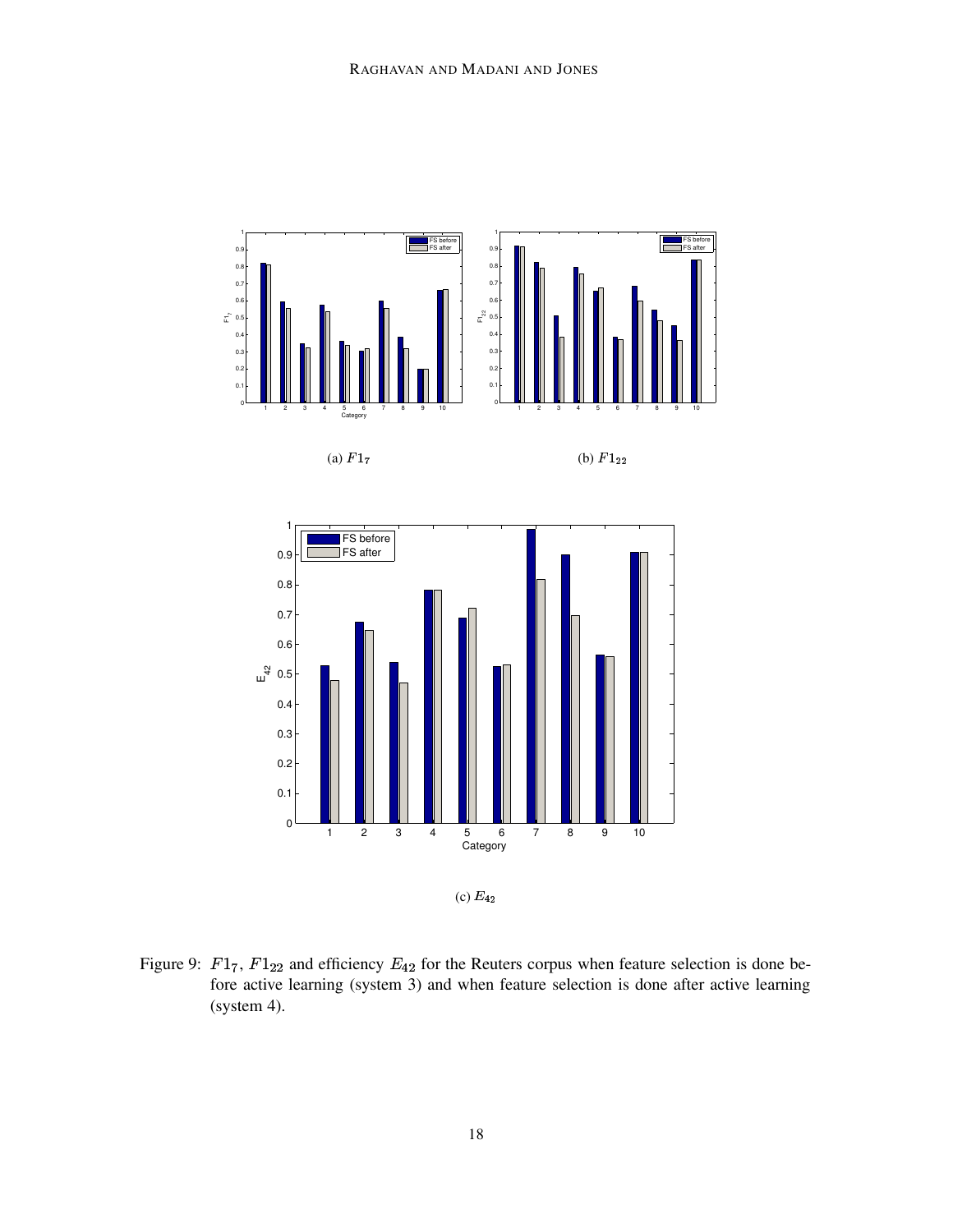#### **5.3 Discussion: Why Does Feature Selection Help?**

Intuitively, with limited labeled data, there is little evidence to prefer one feature over another, so the learner has to spread the feature weights more or less evenly on many features. In other words, the learner has to remain conservative. Feature/dimension reduction by the oracle allows the learner to "focus" on dimensions that matter, rather than being overwhelmed with numerous dimensions right at the outset of learning. Oracle feature reduction allows the learner to assign higher weights to fewer features. This tends to improve accuracy, since the oracle selected features are the actual most predictive features. Oracle feature reduction may also improve instance selection as the learner obtains instances to query that are important for finding better weights on the features that matter. As the number of labeled instances increases, feature selection becomes less important, as the learning algorithm becomes better capable of finding the discriminating hyperplane (feature weights) on its own. We experimented with filter based methods for feature selection, which did not work very well (we got tiny or no improvements). This is expected given such limited training set sizes, and is consistent with most previous findings (Sebastiani, 2002). Next we determine if humans can identify these *important features*.

#### **6. Results: Experiments with a Human (Teacher)**

Consider our introductory example of the editor who was looking for training instances for the topic *hurricane Mitch*. From a human perspective the words *hurricane*, *Mitch* etc may be important features in documents discussing this topic. Given a large number of documents labeled as on-topic and off-topic, and given a classifier trained on these documents, the classifier may also find these features to be most relevant. With little labeled data (say 2 labeled instances) the classifier may not be able to determine the discriminating features. While in general in machine learning the source of labels is not important to us, in active learning scenarios in which we expect the labels to come from humans we have valid questions to pose:

- 1. Can humans label features as well as documents? In other words are features that are important to the classifier perceptible to a human?
- 2. If the feature labels people provide are imperfect, is the feedback still beneficial to active learning?

We address the first question in the following section. Our concern in this paper is asking people to give feedback on features, or word n-grams, as well as entire documents. We may expect this to be more efficient, since documents are often long and may contain redundant or irrelevant content, and results from our oracle experiments indicate great potential in doing feature selection. We then move on to discuss a real system which employs a two-tiered approach of document feedback and feature feedback like the system in Figure 2 which we evaluate using a simulation: we obtain feedback on features and documents apriori, and use the judgments so obtained to measure the effectiveness of our approach. We employed this approach rather than one where an actual user labels features and documents in tandem because our approach allows us to run many repeated trials of our experiments, enabling us to do significance testing. Given that we have demonstrated the effectiveness of our algorithm, we reserve a more realistic evaluation with a true human in the loop for future work.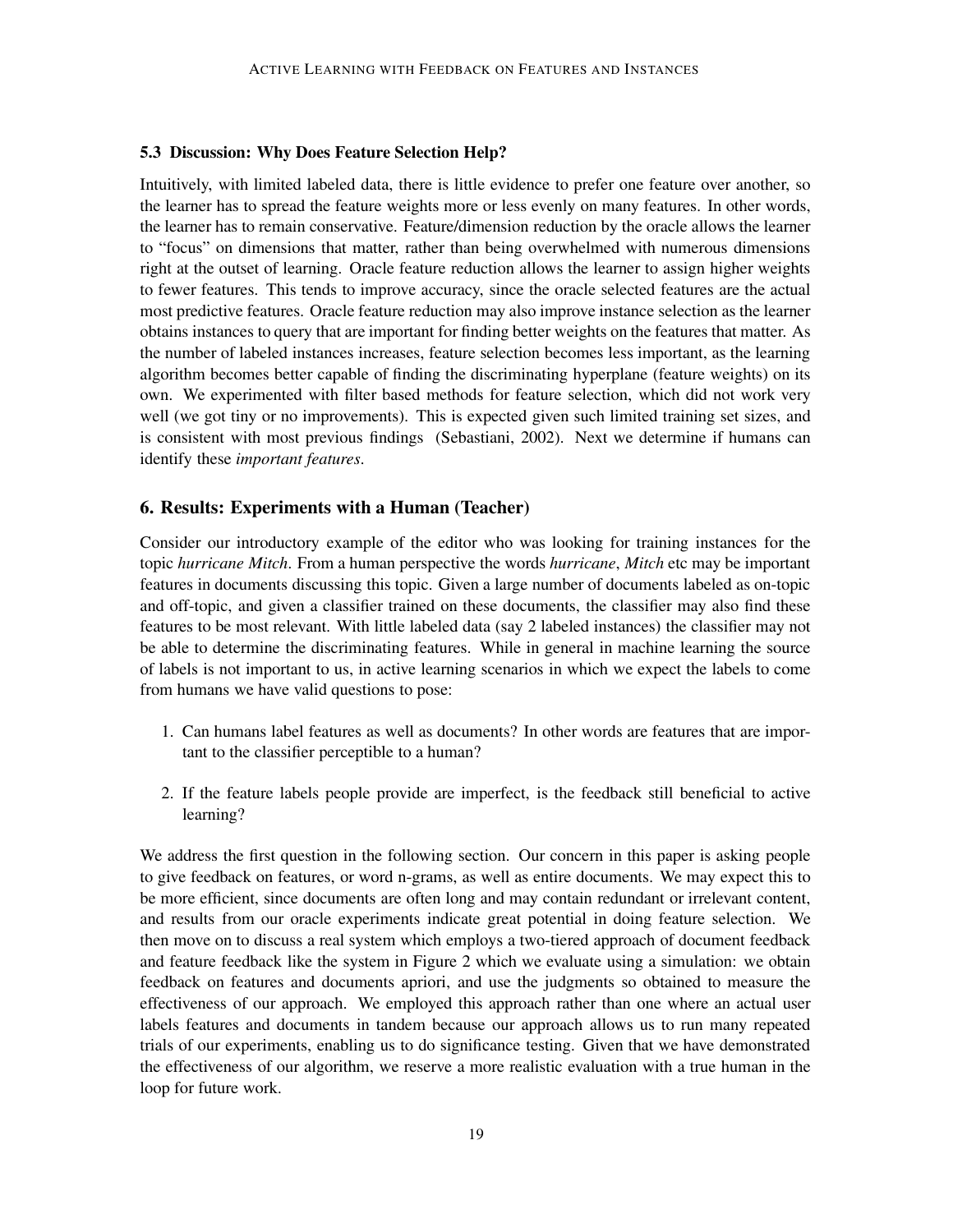| Class                 | Precision |            | Recall |            | Avg. Time (secs) |       | kappa |
|-----------------------|-----------|------------|--------|------------|------------------|-------|-------|
| Problem               | Hum.      | <b>@50</b> | Hum.   | <b>@50</b> | Feat.            | Docs  |       |
| baseball vs hockey    | 0.42      | 0.30       | 0.70   | 0.30       | 2.83             | 12.60 | 0.503 |
| auto vs motorcycle    | 0.54      | 0.25       | 0.81   | 0.25       | 3.56             | 19.84 | 0.741 |
| earnings              | 0.53      | 0.20       | 0.66   | 0.25       | 2.97             | 13.00 | 0.495 |
| talk.politics.mideast | 0.68      | 0.35       | 0.55   | 0.35       | 2.38             | 12.93 | 0.801 |
| hurricane Mitch       | 0.72      | 0.65       | 0.56   | 0.65       | 2.38             | 13.19 | 0.857 |
| Average               | 0.580     | 0.35       | 0.65   | 0.38       | 2.82             | 14.31 | 0.68  |

Table 2: Ability of users to identify important features. Precision and Recall against an oracle, of users (Hum.) and an active learner which has seen 50 documents ( $@50$ ). Note that precision and recall denote the ability of the user to recognize the oracle features and are not measures of classification accuracy. Average labeling times for features and documents are also shown. All numbers are averaged over users.

### **6.1 Can Humans Emulate the Oracle?**

We evaluated user feature labeling by calculating their average precision and recall at identifying the top 20 features as ranked by an oracle using information gain on the entire labeled set. Table 2 shows these results. For comparison we have also provided the precision and recall (against the same oracle ranking of top 20 features) obtained using 50 labeled instances (picked using uncertainty sampling) denoted by @50. Precision and recall of our participants is high, supporting our hypothesis that features that a classifier finds to be relevant after seeing a large number of labeled instances are obvious to a human after seeing little or no labeled data (the latter case being true of our experiments). Additionally the precision and recall @50 is significantly lower than that of humans, indicating that a classifier like an SVM needs to see much more data before it can find discriminatory features.

Table 2 also shows the times taken for labeling features and documents. On average humans take 5 times longer to label one document than to label one feature. Note that features may be even easier to label if they are shown in context – as lists, with relevant passages etc. We measured whether document length influences document labeling time. We found the two to be correlated by  $r = 0.289$  which indicates a small increase in time for a large increase in length. The standard deviations for precision and recall are 0.14 and 0.15 respectively. Different users vary significantly in precision, recall and the total number of features labeled relevant. From the post-labeling survey we are inclined to believe that this is due to individual caution exercised during the labeling process.

We also measure the extent to which our users tend to agree with each other about the importance of features. For this we use the kappa statistic (Cohen, 1960) which is a measure that quantifies the agreement between annotators that independently classify a set of entities (in our case the features) into classes (relevant versus non-relevant/don't know). Kappa is given by:

$$
kappa = (p_o - p_c)/(1 - p_c) \tag{4}
$$

Where  $p<sub>o</sub>$  is the observed proportion of agreement and  $p<sub>c</sub>$  is the agreement due to chance (Cohen, 1960; Landis and Koch, 1977). Landis and Koch (1977) provide a table giving guidelines about how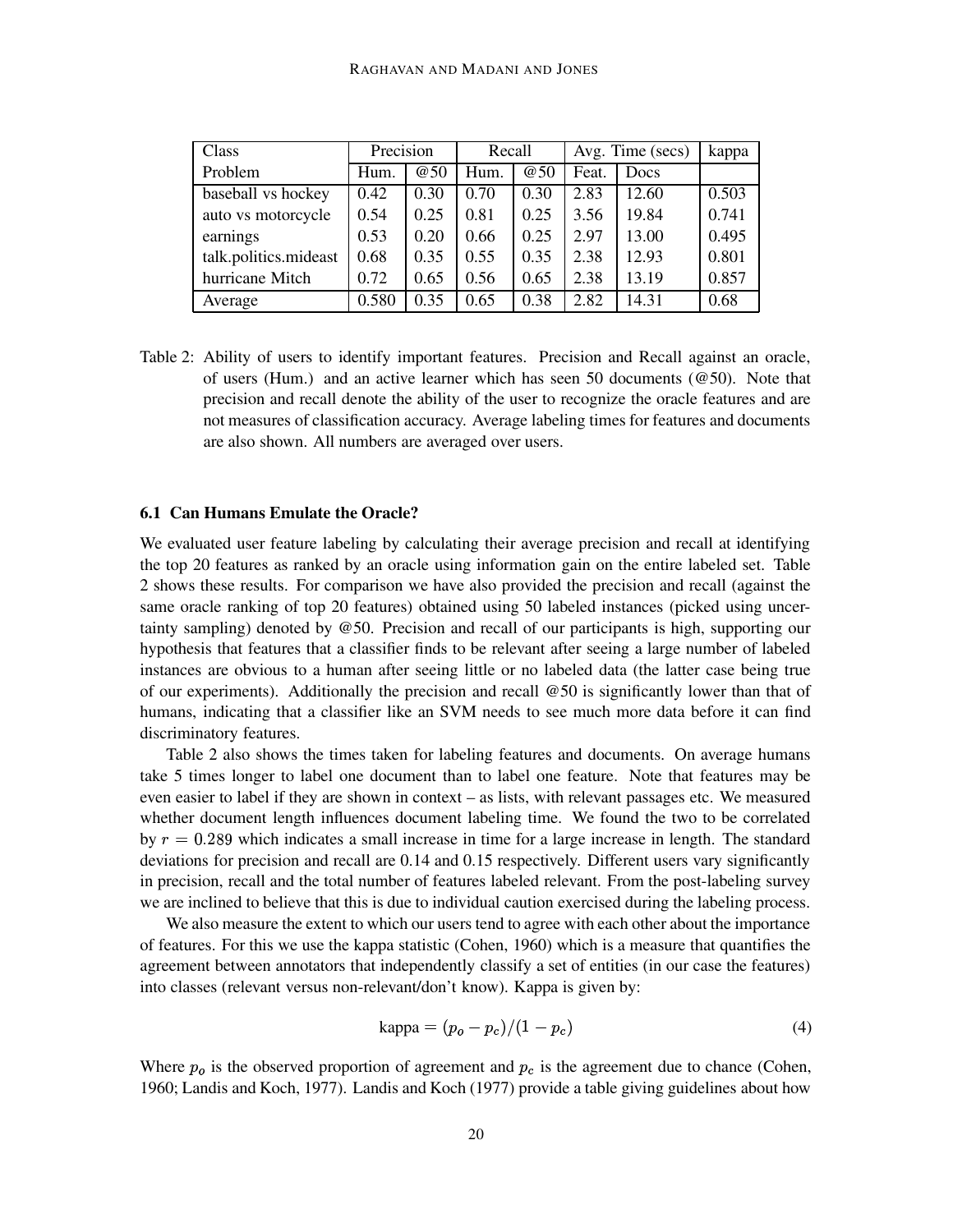to interpret kappa values. We find a value of 0.68 to be the average kappa across the five categories in our user study. According to Landis and Koch (1977) this indicates substantial agreement.

We obtained judgments on a handful of documents for each user. We used those judgments to measure time. Some of our users had difficulty judging documents. For example, for the earnings category, one of our users had very low agreement with the true Reuters categories. This person did not have a finance background and could not distinguish well between earnings and acquisitions, often confusing the two. But this user did quite a good job of identifying useful features. She missed only 6 of 20 of the relevant features and had only 5 false alarms. The features that she marked relevant, when used in the human-in-the-loop algorithm resulted in an efficiency of 0.29. This is still an improvement over traditional uncertainty sampling which has a efficiency of 0.10. These results can be explained by looking at the question posed to the annotator. When it came to features, the question was on the discriminative power of the feature. Hence a user did not have to determine whether the words *shares* was pertinent to *earnings* or not but rather she only needed to indicate whether the word was likely to be discriminatory. Additionally, one of our users suggested that terms shown in context would have carried more meaning. The user said that she did not realize the term *ct* stood for *cents* until she read the documents. But since she was made to judge terms before documents this user's judgment had marked the term *ct* as non-relevant/don't know.

Some of the highlights of the post-labeling survey are as follows. On average users found the ease of labeling features to be 3.8 (where 0 is most difficult and 5 is very easy) and documents 4.2. In general users with poor prior knowledge found the feature labeling process very hard. The average expertise (5=expert) was 2.4, indicating that most users felt they had little domain knowledge for the tasks they were assigned. We now proceed to see how to use features labeled as relevant by our naive users in active learning.

## **6.2 Using Human Feature Feedback simultaneously with Document Feedback in Active Learning**

We saw in Section 5 that feature selection coupled with uncertainty sampling gives us big gains in performance when there are few labeled instances. In Section 6.1 we saw that humans can discern discriminative features with reasonable accuracy. We now describe our approach of applying term and document level feedback simultaneously in active learning. In Section 2.2 we discussed the possible cognitive advantages of an interleaved approach of feature selection and instance selection. Additionally, we found that feature selection does not hurt uncertainty sampling and may aid it. In the following section we describe an implementation for system 2.

#### **6.3 Implementation**

Following Figure 2, the features to be displayed to the user (in step 2.d.i) are the top  $f$  features obtained by ordering the features by information gain. More specifically, we trained the SVM classifier on these  $t$  labeled instances. Then to compute information gain, we used the  $5$  top ranked (farthest from the margin on the positive side) documents from the unlabeled set in addition to the  $t$  labeled documents. Using the unlabeled data for term level feedback is very common in information retrieval and is called pseudo-relevance feedback (Salton, 1968). The user labels  $k \geq 0$ of the  $f$  features as relevant or discriminative (step 2.d.ii). If a user has labeled a feature in a previous iteration, we don't show the user that feature again (the top  $f$  are picked from the unlabeled features). We set  $f$  to 10 in our experiments.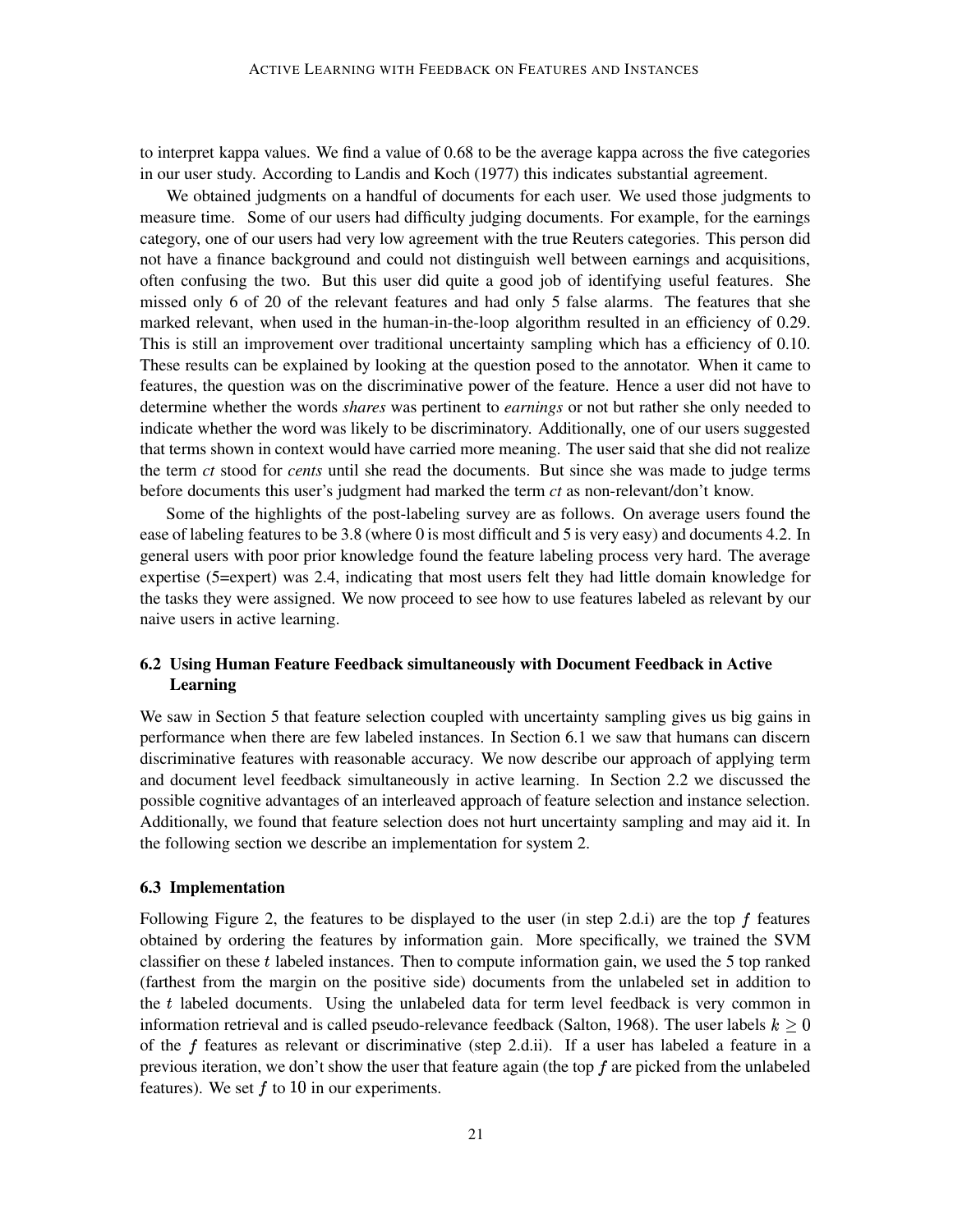We incorporate feature feedback (step 2.e) as follows. Let  $\vec{s} = s_1...s_N$  be a vector containing weights of relevant features. If a feature number  $i$  that is presented to the user is labeled as relevant then we set  $s_i = a$ , otherwise  $s_i = b$ , where a and b are parameters of the system. For each X in the labeled and unlabeled sets we multiply  $x_i$  by  $s_i$  to get  $x'_i$ . In other words, we scale all the features that the user indicated as relevant by a and the rest of the features by b. We set  $a = 10$  and  $b = 1$ . <sup>3</sup>

By scaling the important features by  $\alpha$  we are forcing the classifier to assign higher weights to these features. We demonstrate the intuition with the following example. Consider a linear SVM,  $N = 2$  and 2 data points  $X_1 = (1, 2)$  and  $X_2 = (2, 1)$  with labels  $+1$  and  $-1$  respectively. An SVM trained on this input learns a classifier with  $w = (-0.599, +0.599)$ . Thus, both features are deemed equally discriminative by the learned classifier. If feature 1 is indicated to be more discriminative by our user, then by our method  $X'_1 = (10, 2)$  and  $X'_2 = (20, 1)$  and  $w' = (0.043, -0.0043)$ , thus  $f_1$  is assigned a much higher weight in the learned classifier. Now, this is a "soft" version of the feature selection mechanism of section 5. But in that case the oracle knew the ideal set of features. Those experiments may be viewed as a special case where  $b = 0$ . We expect that human feedback is imperfect and we do not want to zero-out potentially relevant features.

#### **6.4 Simulating User Feedback**

We use the relevance judgments on features obtained as described in Section 6.1 to simulate the user in each iteration. At each iteration of the algorithm, if a feature that is presented had been marked by the user as relevant, in the relevance judgment experiments of the previous section, we mark the value of that feature as 1 in the vector  $\vec{s}$ . The vector  $\vec{s}$  is noisier (less complete) than the case where we would have obtained relevance judgments on features during the actual execution of the algorithm. This is because in addition to mistakes made by the user, we lose out on those features that the user might have considered relevant, had she been presented that feature when we were collecting relevance judgments for a relatively small subset of features. In a real life scenario this might correspond to the lazy user who labels few features as relevant and leaves some features unlabeled in addition to making mistakes.

To make our experiments repeatable (to compute average performance and for convenience) we simulate user interaction as follows. For each classification problem we maintain a list of features that a user might have considered relevant had she been presented that feature. For these lists we used the judgments obtained in Section 4.2. Thus for each of the 5 classification problems we had 2 or 3 such lists, one per user who judged that topic. For the 10 TDT topics we have topic descriptions as provided by the LDC. These topic descriptions contain names of people, places and organizations that are key players in this topic in addition to other keywords. We used the words in these topic descriptions to be equal to the list of relevant features. Now, given these lists we can perform the simulated HIL (*human in the Loop*) experiments for 15 classification problems. Figure 10 shows the performance of the HIL experiments. Like before we report efficiency  $(E_{42})$ , the F1 score with 7 labeled documents  $(F1_7)$ , and the F1 score with 22 labeled documents  $(F1_{22})$  for each of uncertainty sampling (Unc), oracle feature selection with uncertainty sampling (Ora) and the Human in the Loop (HIL) algorithm. As a baseline we also report results for the case when the top 20 features as obtained by the information gain oracle are input to the simulated HIL experiments (this represents what a user with 100% precision and recall would obtain by our method). The

<sup>3.</sup> We picked our algorithm's parameters based on a quick test on 3 topics (baseball, earnings, and acquisitions) using the oracle features of Section 5.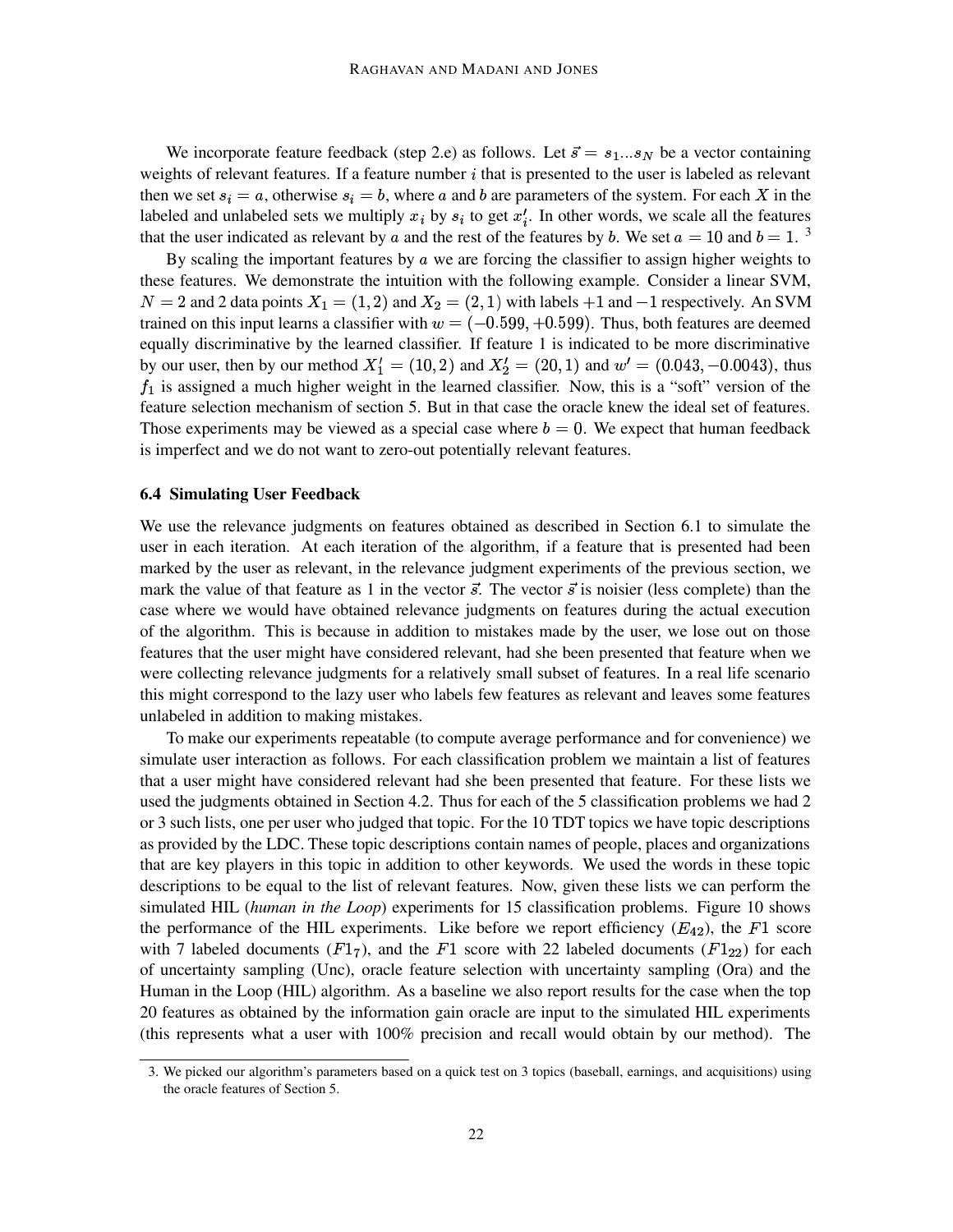oracle is (as expected) much better than plain uncertainty sampling, on all 3 measures, validating the effectiveness of our proposed system Section 2.1. The performance of the HIL experiments is almost as good as the oracle, indicating that user input (although imperfect) can help improve performance significantly. The plot on the right is of  $F1_t(HIL)$  for *hurricane Mitch*. As a comparison  $F1_t(ACT)$ is shown. The HIL values are much higher than for uncertainty sampling.

| Dataset         | $E_{\rm 42}$ |      |      | $F1_{7}$ |      |      | $F1_{22}$ |      |      |
|-----------------|--------------|------|------|----------|------|------|-----------|------|------|
|                 | Unc          | Ora  | HIL  | Unc      | Ora  | HIL  | Unc       | Ora  | HIL  |
| <b>Baseball</b> | 0.29         | 0.59 | 0.54 | 0.49     | 0.63 | 0.60 | 0.63      | 0.79 | 0.70 |
| Earnings        | 0.10         | 0.36 | 0.36 | 0.61     | 0.79 | 0.73 | 0.80      | 0.85 | 0.86 |
| Auto vs Motor   | 0.18         | 0.66 | 0.40 | 0.35     | 0.62 | 0.60 | 0.71      | 0.83 | 0.73 |
| Hurr. Mitch     | 0.11         | 0.62 | 0.62 | 0.04     | 0.46 | 0.60 | 0.08      | 0.63 | 0.58 |
| mideast         | 0.51         | 0.72 | 0.72 | 0.14     | 0.28 | 0.29 | 0.32      | 0.49 | 0.49 |
| $TDT$ (avg)     | 0.14         | 0.23 | 0.11 | 0.09     | 0.21 | 0.24 | 0.18      | 0.32 | 0.22 |



(b) The graph shows the learning curves for *Hurricane Mitch* (6th row of the above table) with the x-axis being the number of labeled documents and y-axis  $F1(HIL)$ .

Figure 10: Improvements due to human feature selection. The  $F1<sub>7</sub>$  and  $F1<sub>22</sub>$  scores in the table show the points on the curves where 7 and 22 documents have been labeled. The difference between no feature feedback (Unc) and human-labeled features (HIL) is greatest with few documents labeled, but persists up to 42 documents labeled.

When to stop asking for labels on both features and documents and switch entirely to documents remains an area for future work. We provide some initial results in this regard. Consider that we ask for both document and feature feedback up to  $\dot{\gamma}$  iterations and after that we only ask for document

(a)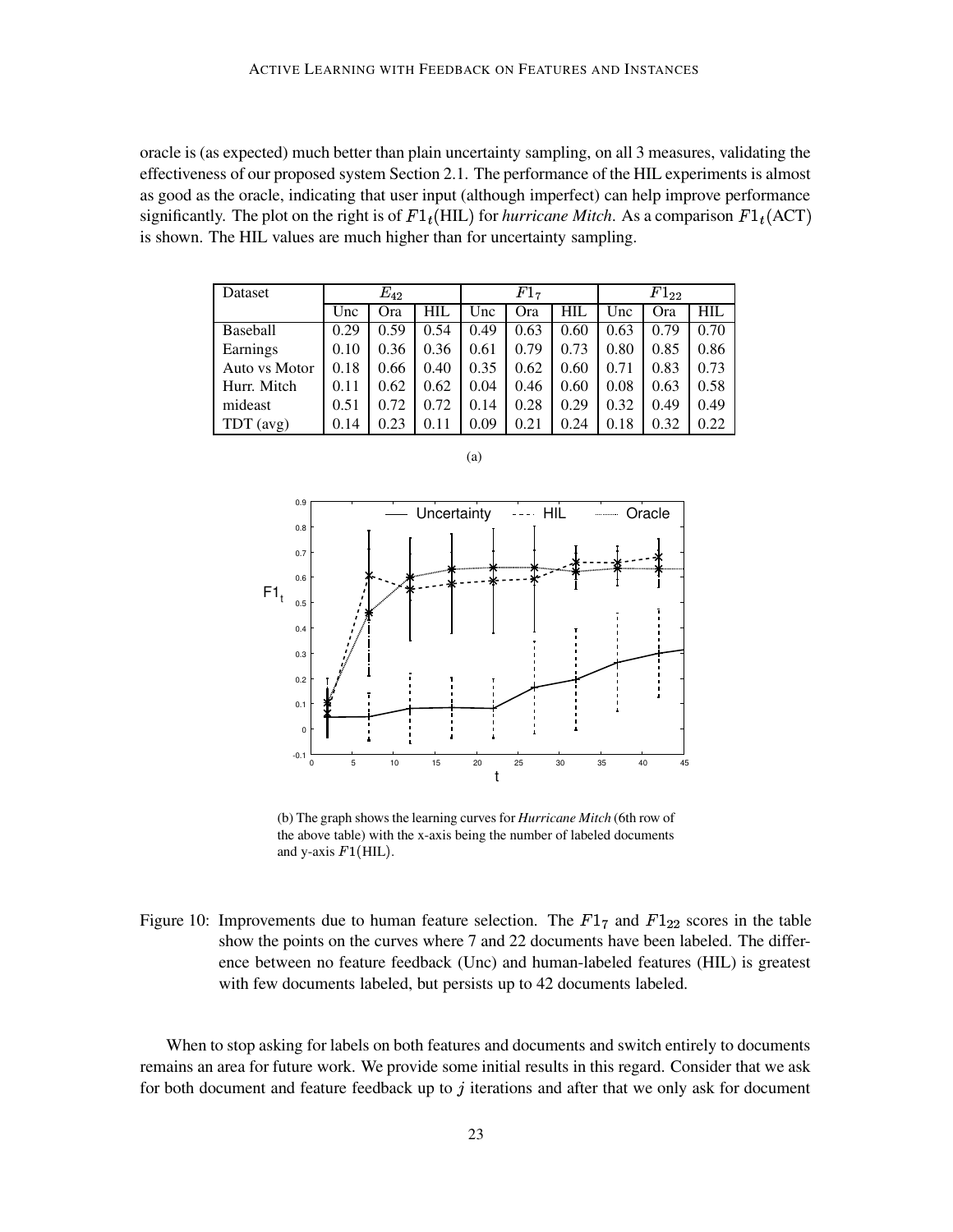feedback. Figure 11 shows the active learning curves for different values of j for the *hurricane Mitch* problem in the TDT corpus. The case when  $j = 0$  represents traditional uncertainty sampling. When  $j = 5$  there is improvement over the case when  $j = 0$ , and when  $j = 10$  there is even more improvement. Beyond  $j = 10$  there is little gain in obtaining feature feedback. It seems that relevant features are usually spotted in very early iterations. We see similar behavior for other problems in our domains. For the *auto vs motorcycles* problem, the user has been asked to label 75% of the oracle features (averaged over multiple iterations and multiple users) at some point or the other. The most informative words (as determined by the oracle) – *car* and *bike* are asked of the user in very early iterations. The label for *car* is always (100% of the times) asked, and 70% of the time the label for this word is asked to the user in the first iteration itself. This is closely followed by the word *bike* which the user is queried about within the first 5 iterations 80% of the time. Most relevant features are asked within 10 iterations which makes us believe that we can often stop feature level feedback in around 10 iterations.



Figure 11: Human Feature Selection for *Hurricane Mitch* for different amounts of feature feedback. The legend indicates the number of iterations  $(j)$  for which there was both feature and document feedback, after which only document feedback was asked for. The line at the bottom, labeled  $j = 0$  corresponds to regular uncertainty sampling or the case when feature feedback was asked for 0 iterations. The line corresponding to  $j = 5$  iterations is significantly better than when  $j = 0$ . All other cases,  $j = 10$  ...  $j = 40$  are clumped at the top.

#### **7. Related Work**

Our work is related to a number of areas including query learning, active learning, use of (prior) knowledge and feature selection in machine learning, term-relevance feedback in information retrieval, and human-computer interaction.

Term level feedback has been studied in information retrieval (Anick, 2003; Croft and Das, 1990; Belkin et al., 2001). Many participants in the TREC HARD track (Voorhees and Buckland, 2005) generate clarification forms for users to refine or disambiguate their query. Many of the effective forms are composed of lists of terms and the user is asked to mark terms as relevant or not,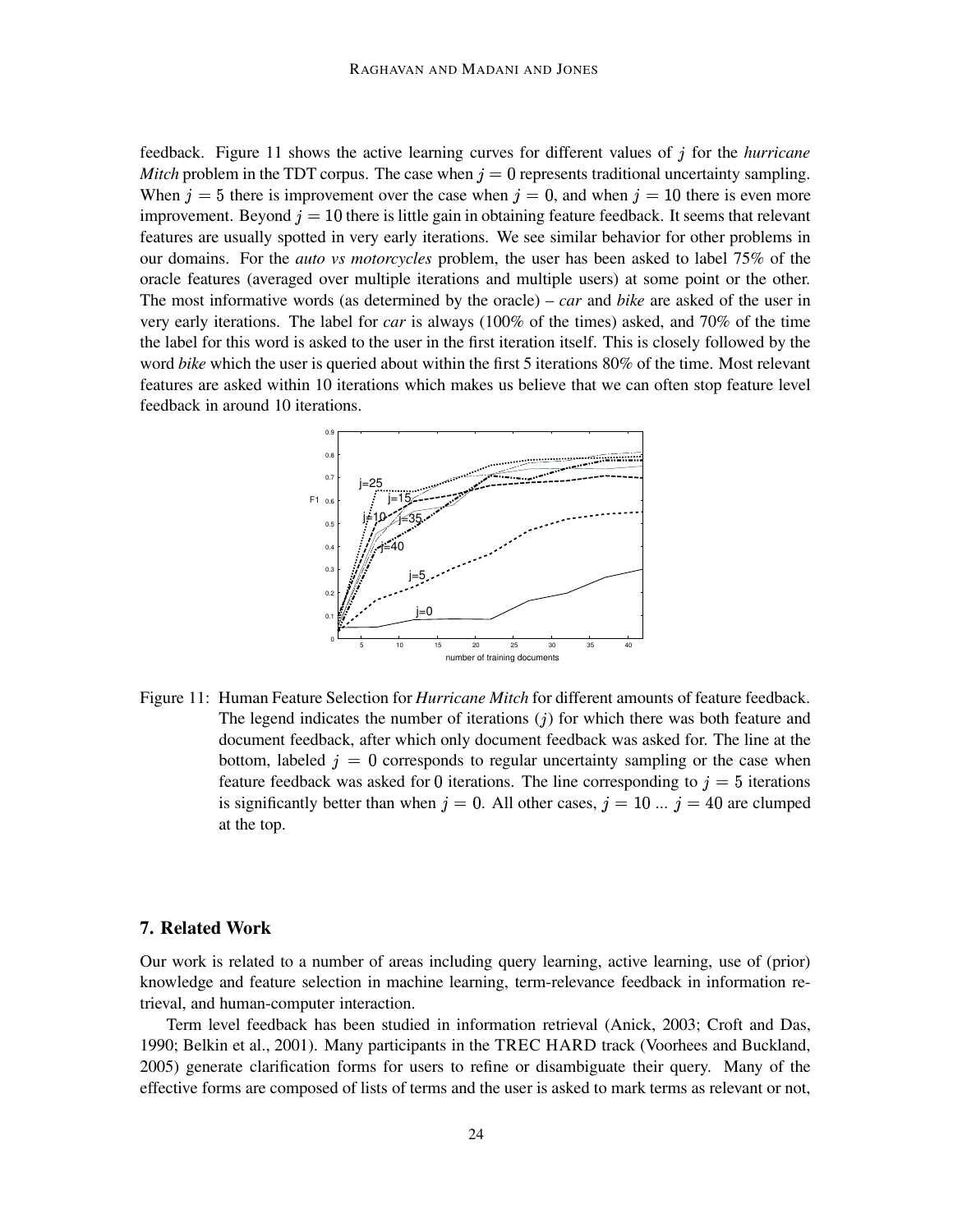and some have found that term level feedback is more effective than document level feedback (Diaz and Allan, 2005). The TREC interactive task has focused on issues regarding the kinds of questions that can be asked of the user. They find that users are happy to use interfaces which ask the user to reformulate their queries through a list of suggested terms. They also find that users are willing to mark both positive and negative terms (Belkin et al., 2001).

Our proposed method is an instance of query-based learning and an extension of standard ("pool-based") active learning which focuses on selective sampling of instances from a pool of unlabeled data alone (Cohn et al., 1994). Although query-based learning can be very powerful in theory (Angluin, 1992), arbitrary queries may be difficult to answer in practice (Baum and Lang, 1992). Hence the popularity of pool-based methods, and the motivation for studying the effectiveness and ease of predictive feature identification by humans in our application area. To best of our knowledge, all prior work on query learning and active learning focused on variants of membership queries, that is, requesting the label of a possibly synthesized instance. Our work is unique in the field of active learning as we extend the query model to include feature as well as document level feedback.

Feature feedback may be viewed as the teacher providing evidence or an explanation for the learner on the reasoning behind the labeling. The field of explanation-based learning, however, concerns itself on a deductive rather than an inductive learning task, using one instance and a given domain theory to generalize (Mitchell et al., 1986; DeJong and Mooney, 1986).

Feature selection can lead to improvements in the performance (accuracy) or in the space or time efficiency of the classifier. When there are sufficient labeled instances, most state of the art learning algorithms are able to distinguish the relevant features from the irrelevant ones (Brank et al., 2002). Hence there is little improvement in performance with an additional feature selection component. When there are few labeled instances, working with a small set of relevant features tends to be more useful. This phenomenon has been referred to in statistics as the Hughes phenomenon (Hughes, 1968). Weight regularization may be viewed as a soft version of feature selection: for best performance, in general the smaller the training set, the smaller the total weight that is allowed to be spread over the features. Unfortunately, to do automatic feature selection well, we need sufficient training data, leading to a chicken-and-egg problem. Fortunately, in document classification users have the intuition to point out a small subset of useful features which would be beneficial when there are few labeled instances.

Budgeted learning also works on identifying the predictive features during an active learning setting, but in this case the feature values are unknown and there is a cost to finding each feature's value for each instance of interest (such as the outcome of blood test on an individual) (Lizotte et al., 2003). That human prior knowledge can accelerate learning has been investigated by Pazzani and Kibler (1992), but our work differs in techniques (they use prior knowledge to generate horn-clause rules) and application domains. Beineke et al. (2004) use human prior knowledge of co-occurrence of words, at feature generation time, to improve classification of product reviews. None of this work, however, considers the use of prior knowledge in the active (sequential) learning setting.

Our study of the human factors (such as quality of feedback and costs) is also a major differentiating theme between our work from previous work in incorporating prior knowledge for training. Past work has not addressed this issue, or might have assumed experts in machine learning taking a role in training the system (Schapire et al., 2002; Wu and Srihari, 2004; Godbole et al., 2004; Jones, 2005). We only assume knowledge about the topic of interest. Our algorithmic techniques and the studied modes of interaction also differ somewhat and are worth further comparison. Jones (2005)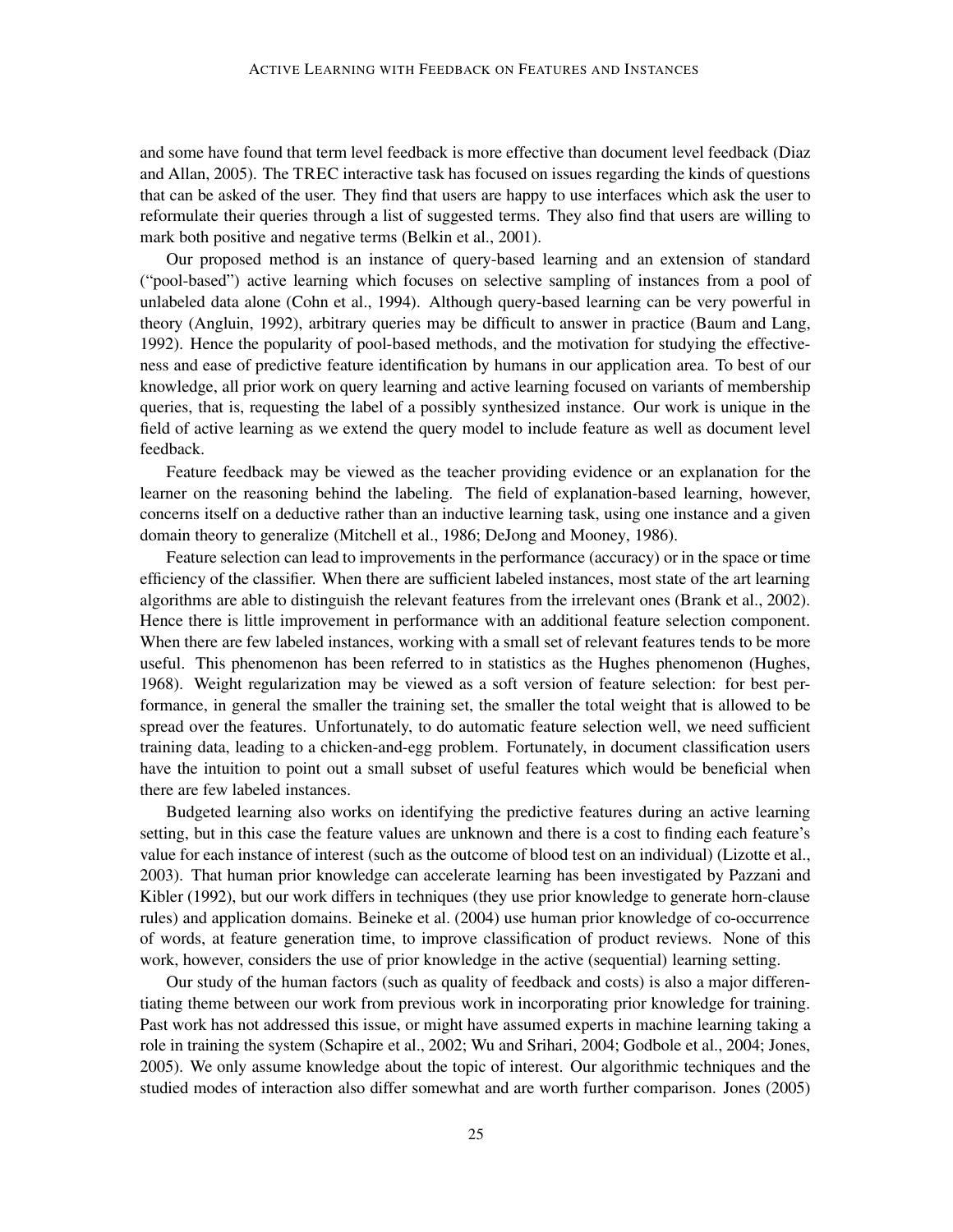also used single feature-set labeling in the context of active learning: the user was queried on a feature rather than the whole instance. The labeled feature was taken as a proxy for the label of any instance containing that feature, so a single feature labeling potentially labeled many documents (similar to the *soft* labeling technique discussed next). This was found to be more economical than whole-instance labeling for some tasks. The instances in this work consisted of only two features (a noun-phrase and a context), so labeling one feature is equivalent to labeling half an instance. Our work differs in that our instances (documents) contain many features (words) and we combine both feature labeling and document labeling. Our work also differs in that we use the labeled features for feature selection and feature re-weighting, rather than as proxies for document labels.

Both Wu and Srihari (2004) and Schapire et al. (2002) assume that prior knowledge is given at the outset which leads to a "soft" labeling of the unlabeled data. This extra labeling is incorporated into training via modified boosting or SVM training. By soft labeling, we mean the extra labels, generated via prior knowledge, are not certain and a method that uses such information may for example assign low confidences to such labellings or lower the misclassification costs compared to misclassification costs for instances labeled directly by a human. However, in our scheme the user is labeling documents and features in an interactive and interleaved fashion. We expect that our proposed interactive mode has an advantage over requesting prior knowledge from the outset, as it may be easier for the user to identify or recall relevant features while labeling documents in the collection and being presented with candidate features. Our method of scaling the dimensions and training (without using the unlabeled data) has an advantage over soft labeling in situations where one may not have access to much unlabeled data, for example in online tasks such as filtering news streams and categorizing personal emails. Furthermore, we simplify the user's task in that our technique does not require the user to specify whether the feature is positively or negatively correlated with the category, just whether the user thinks the feature is relevant or predictive. On the other hand, in the presence of ample unlabeled data, soft labeling methods might more effectively incorporate the information available in the unlabeled data. Both approaches require extra parameters specifying how much to scale the dimensions or the confidence or misclassification costs to assign to the generated labellings, though some fixed parameter settings may work for most cases, or automated methods could be designed.

The work of Godbole et al. (2004) emphasizes system issues and focuses on multi-class training rather than a careful analysis of effects of feature selection and human efficacy. Their proposed method is attractive in that it treats features as single term documents that can be labeled by humans, but they also study labeling features before documents (and only in an "oracle" setting, without using actual human annotators). They do not observe much improvements using their particular method over standard active learning in the single domain (Reuters) they test on. Finally, we mention another method of incorporating prior knowledge that has much similarity to our method of differential scaling of dimensions: differential weightings of features in feature weight initializations when using online methods such as Winnow. A better understanding of effective ways of incorporating (prior) knowledge in various learning scenarios is a promising research direction.

## **8. Conclusions and Future Work**

We have demonstrated experimentally that for learning with few labeled examples good (oraclebased) feature selection is extremely useful. As the number of examples increases, the "vocabulary" of the system, in other words, the effective feature set size for best performance, also needs to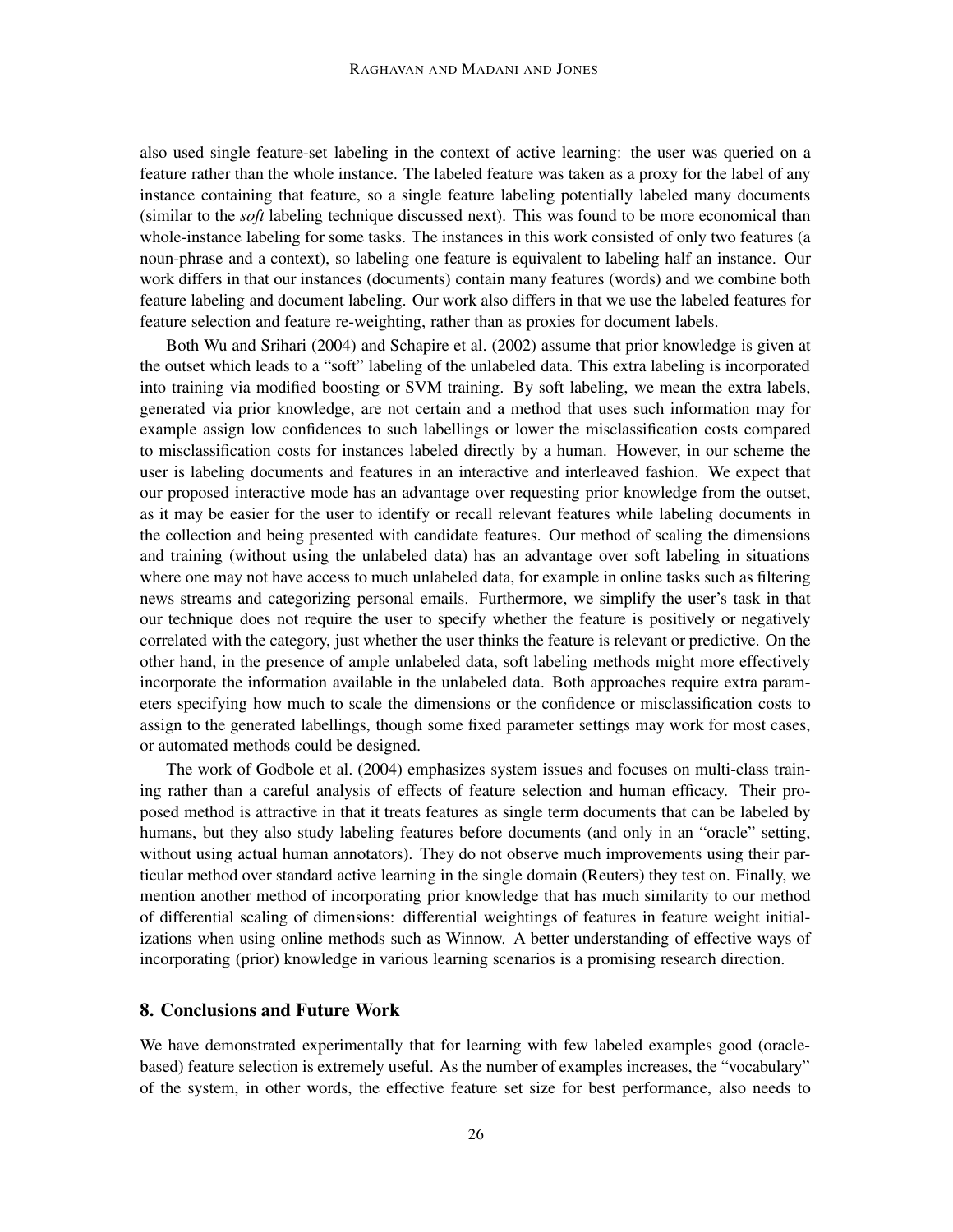increase. A teacher, who may not necessarily be knowledgeable in machine learning, but has prior knowledge on the relevance of the features, can help accelerate training the system by pointing out the potentially important features for the system to focus on. We conducted a user study to see how well naive users performed as compared to a feature oracle in the domain of text categorization. Our technique weighted the features marked relevant by the users more than the other features. We used our users' outputs in realistically simulated *human in the loop* experiments and observed a significant increase in learning performance with our techniques over plain active learning.

In summary, our contributions are:

- 1. We demonstrated that access to a feature importance oracle can improve performance (the  $F1$ score) significantly over uncertainty sampling, even with as few as 7 examples labeled.
- 2. We found that even naive users can provide effective feedback on the most relevant features (about 60% accuracy of the oracle in our experiments).
- 3. We measured the manual costs of relevance feedback on features versus labeling documents: we found that feature feedback takes about 1/5th of the time taken by document labeling on average.
- 4. We devised a method of simultaneously soliciting class labels and feature feedback that improves classifier performance significantly over soliciting class labels alone.

Consider a user who is interested in training a personalized news filter that delivers news stories on topics of their interest as and when they appear in the news. The user is probably willing to engage in some form of interaction in order to train the system to better suit their need. Similarly a user wanting to organize their e-mail into folders may be willing to train the e-mail filter as long as training is not too time consuming. Both the news filter and the e-mail filter are document classification systems. The idea of using as few documents as possible for training classifiers has been studied in semi-supervised learning and active learning. In this paper we extended the traditional active learning setting which concerns the issue of minimal feedback and proposed an approach where the user provides feedback on features as well as documents. We showed that such an approach has good potential in significantly decreasing the overall amount of interaction required for training the system.

This paper points to three promising inter-related questions for further exploration. The first question concerns what to ask from the user. In general, the active learner has to make decisions at various time points during active learning regarding the choice of feedback. For example, whether to ask for feedback on a document or on a feature, or even whether to stop asking questions all together (ask nothing), appropriate for a scenario where no additional feedback is likely to improve performance significantly. This involves some implicit or explicit assessment of the expected benefits and costs of different kinds of feedback. Furthermore, there are alternate kinds of feedback that are potentially useful – feedback on clusters of features for example. The second question involves human computer interaction issues and seeks to explore how to translate what the learner needs to know, into a question, or a user interface, that the human teacher can easily understand. In our case, the learner asked the teacher labels on word features and documents, both of which required little effort on the part of the teacher to understand what was being asked of him. Our subjects did indeed find labeling words without context a little hard, and suggested that context might have helped. An attractive alternative or complementary method of soliciting feature feedback is asking users to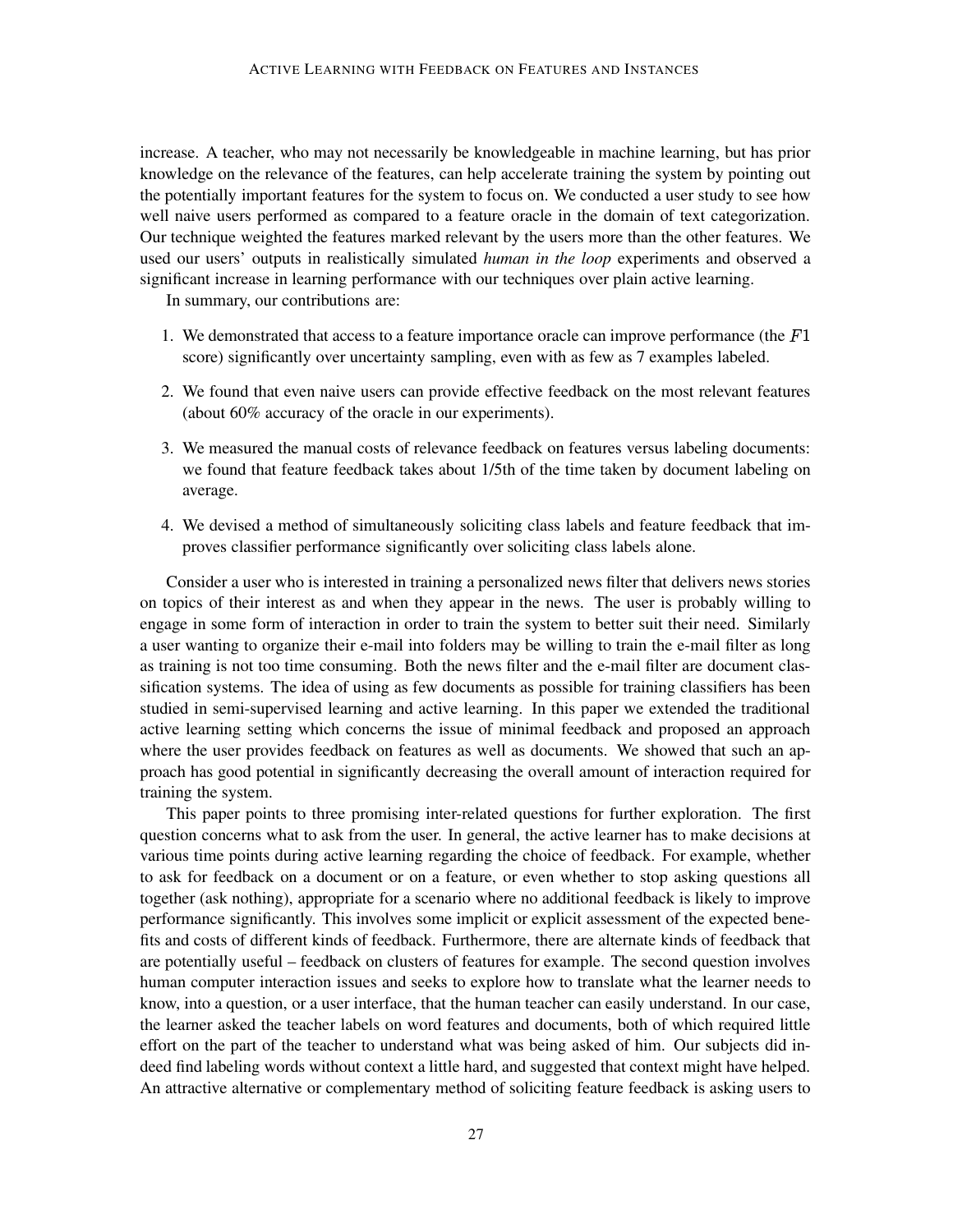highlight some relevant or predictive terms as they read a document. Experiments in this direction have been conducted in information retrieval (Croft and Das, 1990). The third question is about the choice of learning algorithms for effectively incorporating these alternate forms of feedback. We explored one method in this paper and discussed alternatives in Section 7. Related to the above is better understanding and quantifying the potential of active learning enhanced with feature feedback as a function of various aspects of the learning problem, such as measures of the difficulty of the category that one seeks to learn.

## **Acknowledgments**

This work was supported in part by the Center for Intelligent Information Retrieval and in part by SPAWARSYSCEN-SD grant number N66001-02-1-8903. Any opinions, findings and conclusions or recommendations expressed in this material are the author(s) and do not necessarily reflect those of the sponsor. We would also like to thank our users who willingly labeled data. We are also grateful to the action editor and the anonymous reviewers who helped enhance this paper with their useful comments.

## **Appendix A. Class Key**

The class key for the Reuters corpus is given below:

| 1. earnings 2. acquisitions 3. money-fx 4. crude 5. trade 6. interest 7. wheat |  |  |  |
|--------------------------------------------------------------------------------|--|--|--|
| 8. corn 9. money supply 10. gold                                               |  |  |  |

The class key for the 20 Newsgroups corpus is given below:

| 1. alt.atheism         | 2. comp.graphics                               | 3. comp.os.wind.misc 4. comp.sys.ibm.pc.hw |                        |
|------------------------|------------------------------------------------|--------------------------------------------|------------------------|
| 5. comp.sys.mac.hw     | 6. comp.windows.x                              | 7. misc.forsale                            | 8. rec.autos           |
| 9. rec.motorcycles     | 10. rec.sport.baseball                         | 11. rec.sport.hockey                       | 12. sci.crypt          |
| 13. sci. electronics   | 14. sci.med                                    | 15. sci.space                              | 16. soc.rel.christian  |
| 17. talk.politics.guns | 18. talk.politics.mideast                      | 19. talk.politics.misc                     | 20. talk.religion.misc |
|                        | Similarly the class key for the TDT corpus is: |                                            |                        |

| 1. Cambodian government coalition 2. Hurricane Mitch |                                                 | 3. Pinochet Trial     |
|------------------------------------------------------|-------------------------------------------------|-----------------------|
| 4. Chukwu Octuplets                                  | 5. Bin Laden Indictment                         | 6. NBA Labor Disputes |
| 7. Congolese Rebels                                  | 8. APEC Summit Meeting 9. Anti-Doping Proposals |                       |
| 10. Car Bomb in Jerusalem                            |                                                 |                       |

# **Appendix B. Instructions for annotating features**

Class 1: Documents from the Usenet newsgroups that discuss baseball

Class 2: Documents from the Usenet newsgroups that discuss hockey

Instructions: You will be shown a list of features one at a time. For each feature you will be asked to determine whether it is relevant or not for the given classification problem. If it is relevant to Class 1 or to Class 2, mark the radio button which says "Relevant". If it is not relevant or you don't know whether the feature is relevant mark DONT KNOW correspondingly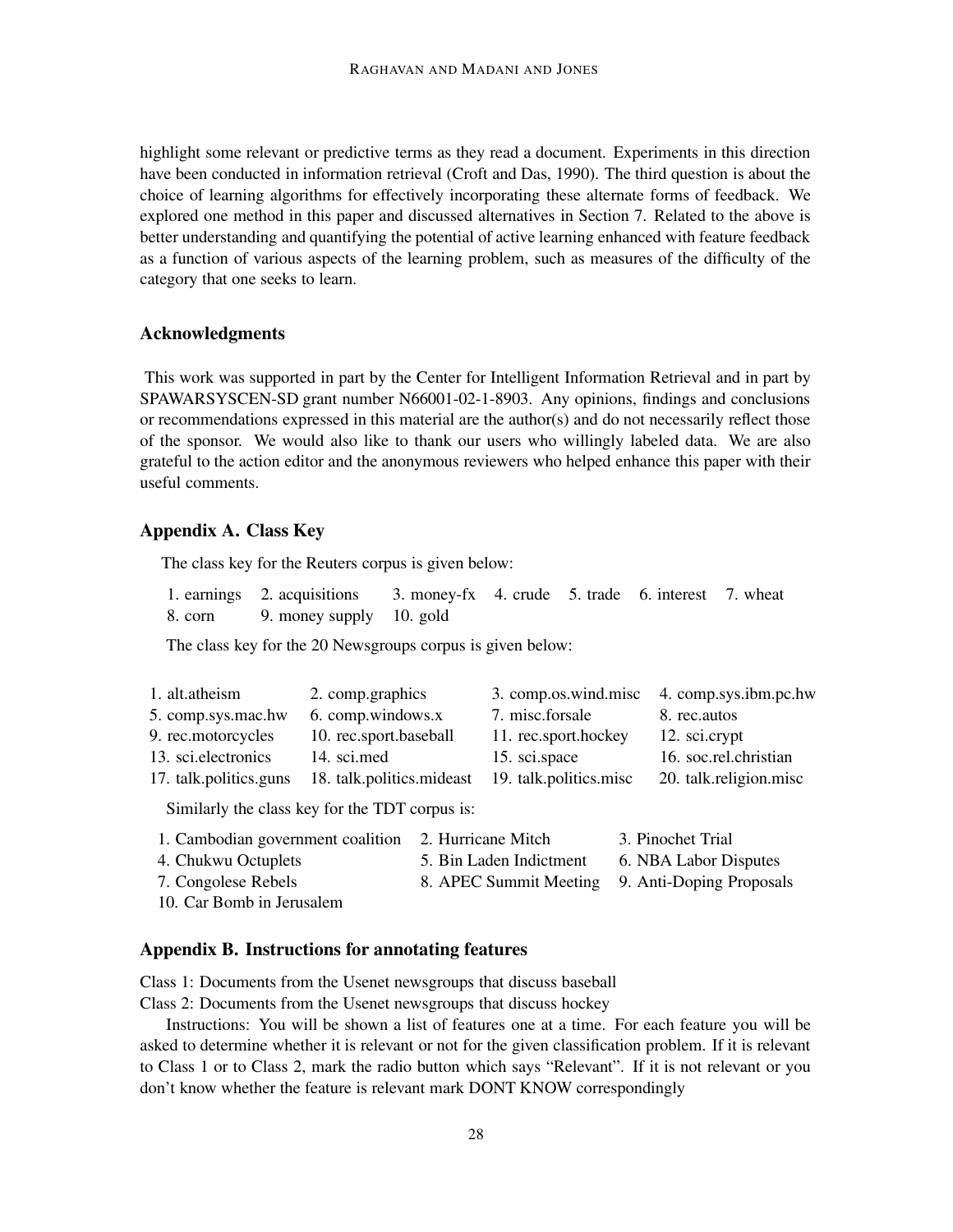A feature is relevant if it helps discriminate between documents in Class 1 versus documents in Class 2. Features are words, pairs of words (bi grams) and so on. Think of a bi gram as a pair of words that may occur in close proximity to each other For every feature ask yourself the following question: "Is this more likely to occur in a document in Class 1 as opposed to Class 2?". If that is the case mark the feature as relevant. If the reverse is true then again mark the feature as relevant. If the feature is not really relevant, for example "banana" may make no sense in trying to find documents in either class mark the "Not relevant/Don't know" option. DO NOT use any resources(the web, encyclopedias etc) to determine your answer. If you are not sure simply click the "Don't Know" option

The time between which you are shown a feature and you hit the submit button is timed. So do not do anything else in this time. After you submit, A THANK YOU page is displayed. You may take a break here before you proceed to the next feature.

To modify the last annotation use the browsers BACK button.

To begin annotating click here.

#### **Appendix C. Instructions for annotating documents**

Class 1: Documents from the Usenet newsgroups that discuss baseball Class 2: Documents from the Usenet newsgroups that discuss hockey

Instructions: You will be shown a list of documents one at a time. For each documents you will be asked to determine whether it belongs to class 1 or class 2. You also have the option to mark a document as DONT KNOW. Read as much of the document as is needed to make an informed judgment. The time between which you are shown a document and you hit the submit button is timed. So do not do anything else in this time. After you submit, A THANK YOU page is displayed. You may take a break here before you proceed to the next document.

To modify the last annotation use the browsers BACK button

To begin annotating click here

#### **Appendix D. End of Labeling Survey**

Please take 2 minutes to fill out the following:

- 1. How easy was it to mark features? (a) On an integer scale of 1-5 (1=very difficult, 5=very easy) (b) Remarks:
- 2. How easy was it to mark documents? (a) On an integer scale of 1-5 (1=very difficult,  $5=very$  easy) (b) Remarks:
- 3. For each of the following tasks please state your domain knowledge (only if you did relevance assessments for them) on a scale of 1-5 (1=very little, 5=expert):
	- (a) Baseball versus Hockey. (b) Earnings versus All.
	- (c) Automobiles versus Motorcycles. (d) Hurricane Mitch versus all.
	- (e) Middle eastern crisis versus all.
- 4. Your Internet connection (a) DSL/Cable (b) T1 LAN (c) Dial-up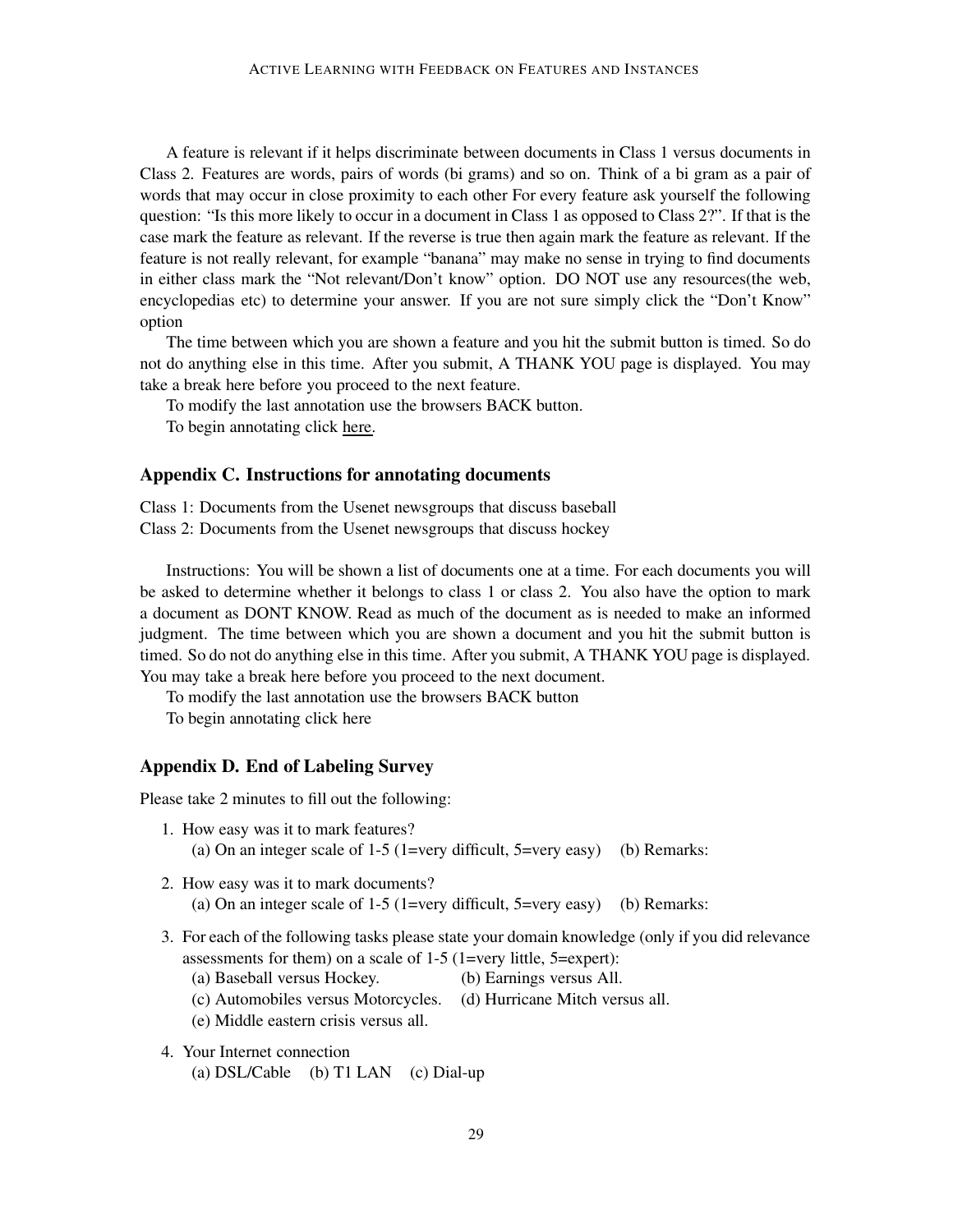## **References**

- J. Allan. *Topic detection and tracking*. Kluwer Academic Publishers, 2002.
- D. Angluin. Computational learning theory: survey and selected bibliography. In *Proceedings of the 24th Annual ACM Symposium on the Theory Computation*, pages 351–369, 1992.
- P. Anick. Using terminological feedback for web search refinement: a log-based study. In *Proceedings of SIGIR '03: The 26th annual international ACM SIGIR conference on Research and development in information retrieval*, pages 88–95, 2003.
- Y. Baram, R. El-Yaniv, and K. Luz. Online choice of active learning algorithms. In *Proceedings of ICML 03: The 20th International Conference on Machine Learning*, pages 19–26, 2003.
- E. B. Baum and K. Lang. Query learning can work poorly when human oracle is used. In *International Joint Conference in Neural Netwroks*, 1992.
- P. Beineke, T. Hastie, and S. Vaithyanathan. The sentimental factor: Improving review classification via human-provided information. In *Proceedings of ACL 04: The 42nd Meeting of the Association for Computational Linguistics, Main Volume*, pages 263–270, 2004.
- N. J. Belkin, C. Cool, D. Kelly, S. J. Lin, S. Y. Park, J. Perez-Carballo, and C. Sikora. Iterative exploration, design and evaluation of support for query reformulation in interactive information retrieval. *Information Processing and Management*, 37(3):403–434, 2001.
- J. Brank, M. Grobelnik, N. Milic-Frayling, and D. Mladenic. Feature selection using linear support vector machines. Technical report, Microsoft Research, 2002.
- C. C. Chang and C. J. Lin. Libsvm: a library for support vector machines. Available electronically at http://www.csie.ntu.edu.tw/cjlin/libsvm.
- J. Cohen. A coefficient of agreement for nominal scales. *Educational and Psychological Measurement*, 20:27–46, 1960.
- D. A. Cohn, L. Atlas, and R. E. Ladner. Improving generalization with active learning. *Machine Learning*, 15(2):201–221, 1994.
- W. B. Croft and R. Das. Experiments with query acquisition and use in document retrieval systems. In *Proceedings of SIGIR '90: The 13th annual international ACM SIGIR conference on Research and development in information retrieval*, pages 349–368, 1990.
- G. DeJong and R. Mooney. Explanation-based generalization: an alternative view. *Machine Learning*, 1(2):145–176, 1986.
- F. Diaz and J. Allan. When less is more: Relevance feedback falls short and term expansion succeeds at HARD 2005. In *Text REtrieval Conference (TREC 2005) Notebook*. Dept. of Commerce, NIST, 2005.
- C. Domeniconi and D. Gunopulos. Incremental support vector machine construction. In *Proceedings of ICDM 01:2001 IEEE International Conference on Data Mining*, pages 589–592, 2001.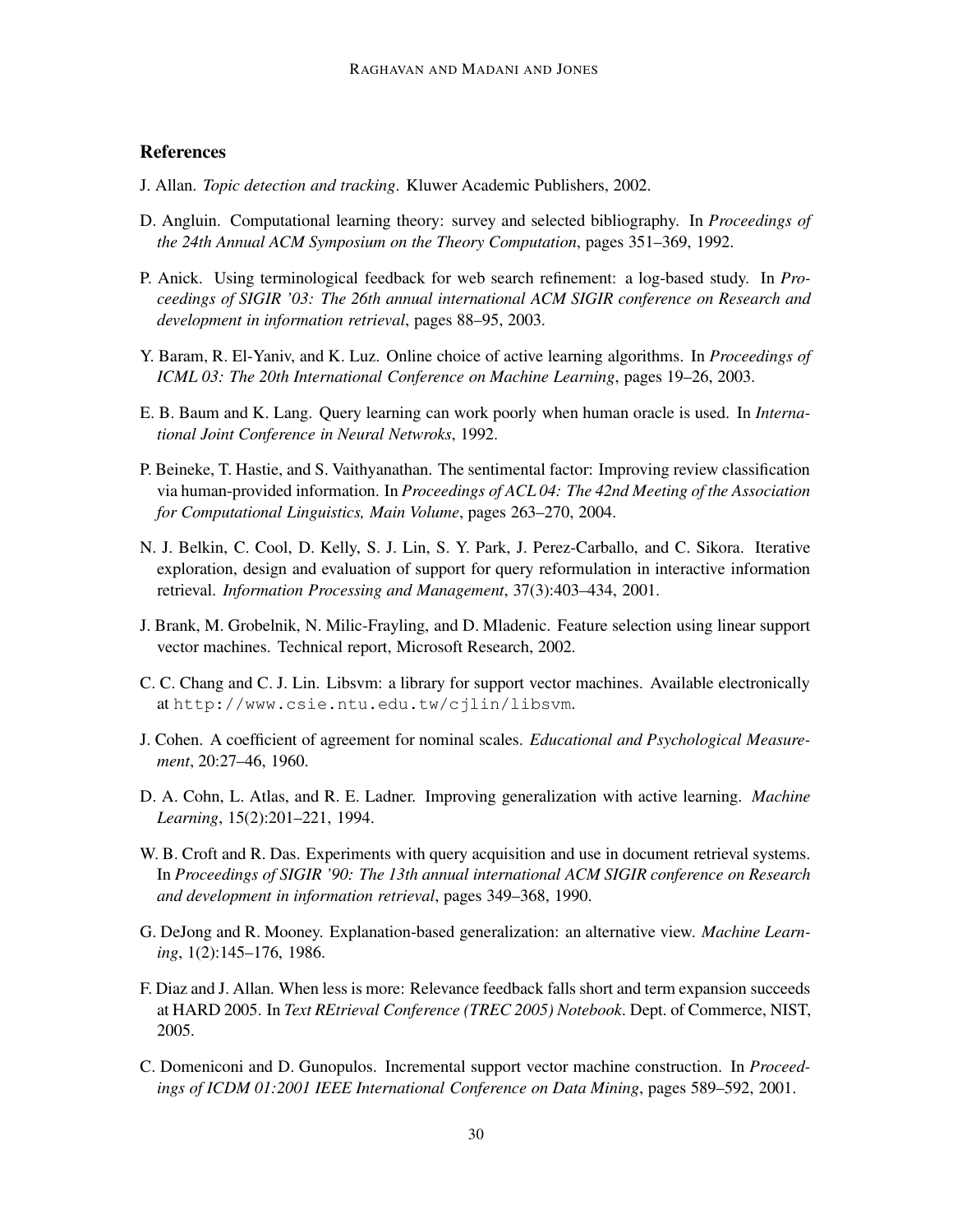- S. Godbole, A. Harpale, S. Sarawagi, and S. Chakrabarti. Document classification through interactive supervision of document and term labels. In *Proceedings of PKDD 04: The 8th European Conference on Principles and Practice of Knowledge Discovery in Databases*, pages 185–196, 2004.
- G. F. Hughes. On the mean accuracy of statistical pattern recognizers. *IEEE Transactions on Information Theory*, 14:55–63, 1968.
- T. Joachims. Text categorization with support vector machines: learning with many relevant features. In *ECML 98: The 10th European Conference on Machine Learning*, pages 137–142, 1998.
- T. Joachims. Transductive inference for text classification using support vector machines. In *ICML '99: Proceedings of the Sixteenth International Conference on Machine Learning*, pages 200– 209, San Francisco, CA, USA, 1999. Morgan Kaufmann Publishers Inc. ISBN 1-55860-612-2.
- R. Jones. *Learning to extract entities from labeled and unlabeled text*. PhD thesis, Carnegie Mellon University, Pittsburgh, USA, 2005.
- G. R. Landis and G. G. Koch. The measurement of observer agreement for categorical data. *Biometrics*, 33:159–174, 1977.
- K. Lang. Newsweeder: Learning to filter netnews. In *Proceedings of ICML 95: The 12th International Conference on Machine Learning*, pages 331–339, 1995.
- D. D. Lewis. Naive (Bayes) at forty: The independence assumption in information retrieval. In *Proceedings of ECML 98: 10th European Conference on Machine Learning*, pages 4–15, 1998.
- D. D. Lewis and J. Catlett. Heterogeneous uncertainty sampling for supervised learning. In *Proceedings of ICML 94: The 11th International Conference on Machine Learning*, pages 148–156, 1994.
- N. Littlestone. Learning quickly when irrelevant attributes abound: A new linear-threshold algorithm. *Machine Learning*, 2(4):285–318, 1988.
- D. J. Lizotte, O. Madani, and R. Greiner. Budgeted learning of naive-bayes classifiers. In *Proceedings of UIA 03: The 19th Conference on Uncertainty in AI (UAI)*, 2003.
- A. K. McCallum. Bow: A toolkit for statistical language modeling, text retrieval, classification and clustering. Available electronically at http://www.cs.cmu.edu/˜mccallum/bow, 1996.
- T. Mitchell, R. Keller, and S. Kedar-Cabelli. Explanation-based generalization: A unifying view. *Machine Learning*, 1:47–80, 1986.
- M. J. Pazzani and D. Kibler. The role of prior knowledge in inductive learning. *Machine Learning, 9 , 54-97.*, 9, 1992.
- M. Porter. An algorithm for suffix stripping. *Automated Library and Information Systems*, 14(3): 130–137, 1980.